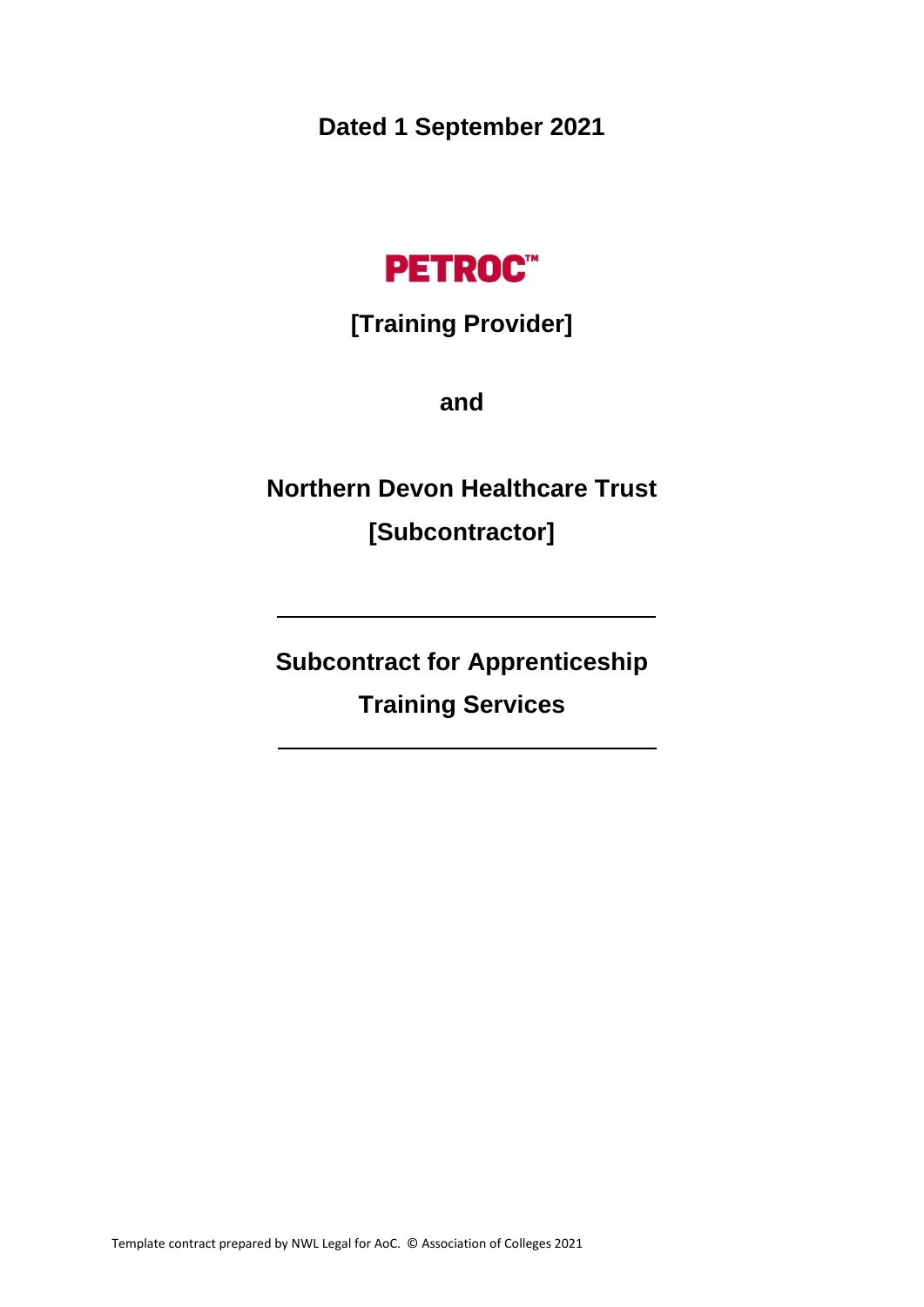## **SUBCONTRACT PARTICULARS**

## **THIS AGREEMENT** is dated 1 September 2021

| <b>SUBCONTRACTOR DETAILS</b>                                 |                                                                                                   |  |  |
|--------------------------------------------------------------|---------------------------------------------------------------------------------------------------|--|--|
| Subcontractor:                                               | Northern Devon Healthcare Trust                                                                   |  |  |
| <b>Company Number:</b>                                       | n/a                                                                                               |  |  |
| <b>Subcontractor's address:</b>                              | North Devon District Hospital, Raleigh Park, Barnstaple,<br><b>EX31 4JB</b>                       |  |  |
| [Subcontractor's                                             | Name: Gail Richards                                                                               |  |  |
| Representative:]                                             | Title: Training Manager & Apprentice Lead                                                         |  |  |
|                                                              | Email: gail.richards7@nhs.net                                                                     |  |  |
|                                                              | Telephone: 01237 420252                                                                           |  |  |
|                                                              | Postal Address: Bideford Hospital, Abbotsham<br>Road,<br>Bideford, EX39 3AG                       |  |  |
|                                                              | <b>TRAINING PROVIDER DETAILS</b>                                                                  |  |  |
| <b>Training Provider:</b>                                    | Petroc                                                                                            |  |  |
| <b>Company Number:</b>                                       | n/a                                                                                               |  |  |
| <b>Training Provider's address:</b>                          | Old Sticklepath Hill, Barnstaple, EX31 2BQ                                                        |  |  |
| <b>Training Provider's UKPRN</b>                             | 10004676                                                                                          |  |  |
| Provider's<br><b>Training</b><br><b>VAT</b><br>number:       | 585 8219 96                                                                                       |  |  |
| Provider's<br>[Training<br>Representative:]                  | Name: Bill Blythe                                                                                 |  |  |
|                                                              | Title: Vice Principal, Finance & Resources                                                        |  |  |
|                                                              | Email: bill.blythe@petroc.ac.uk                                                                   |  |  |
|                                                              | Telephone: 01271 338016                                                                           |  |  |
|                                                              | Postal Address: Old Sticklepath Hill, Barnstaple, EX31 2BQ                                        |  |  |
| <b>SPECIFIC TERMS</b>                                        |                                                                                                   |  |  |
| <b>Expiry Date</b>                                           | 31 July 2025 or the last date of training for any apprentice<br>under this agreement.             |  |  |
| <b>Additional</b><br><b>Subcontracted</b><br><b>Services</b> | This agreement allows additional Subcontracted Services to<br>be ordered and Clause 5 shall apply |  |  |
| <b>SCHEDULES</b>                                             |                                                                                                   |  |  |
| <b>Schedule 1:</b>                                           | Apprenticeship Programme(s):                                                                      |  |  |
|                                                              | Healthcare Support Worker Level 2 Standard<br>1.                                                  |  |  |
|                                                              | Senior Healthcare Support Worker Level 3 Standard<br>2.                                           |  |  |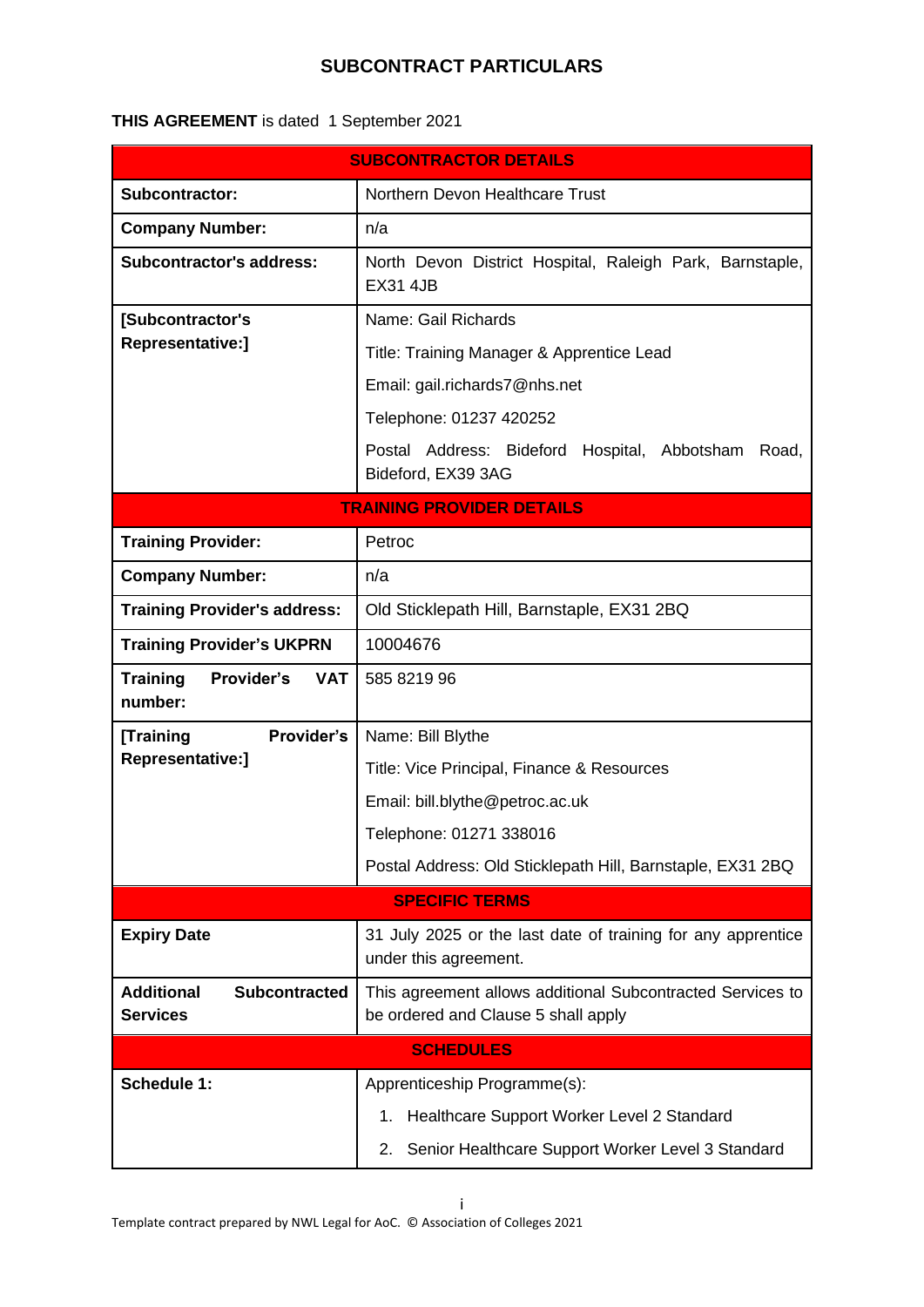## **SUBCONTRACT PARTICULARS**

| Schedule 2: | <b>Mandatory Policies:</b>                                                                                               |  |
|-------------|--------------------------------------------------------------------------------------------------------------------------|--|
|             | 1. Safeguarding including Prevent Policy<br>2. Health & Safety Policy<br>3. Equality Policy<br>4. Data Protection Policy |  |

This agreement is entered into on the date set out above and is made up of these Subcontract Particulars, the Contract Terms and the Schedules stated above.

#### **SIGNED** on behalf of the **TRAINING PROVIDER:**

| 価値        | W J Blythe        |
|-----------|-------------------|
|           |                   |
| Signature | <b>Print Name</b> |

**SIGNED** on behalf of the **SUBCONTRACTOR:**

Gail Richards GAIL RICHARDS

**……………………………………………… ……………………………………………….** Signature **Print Name**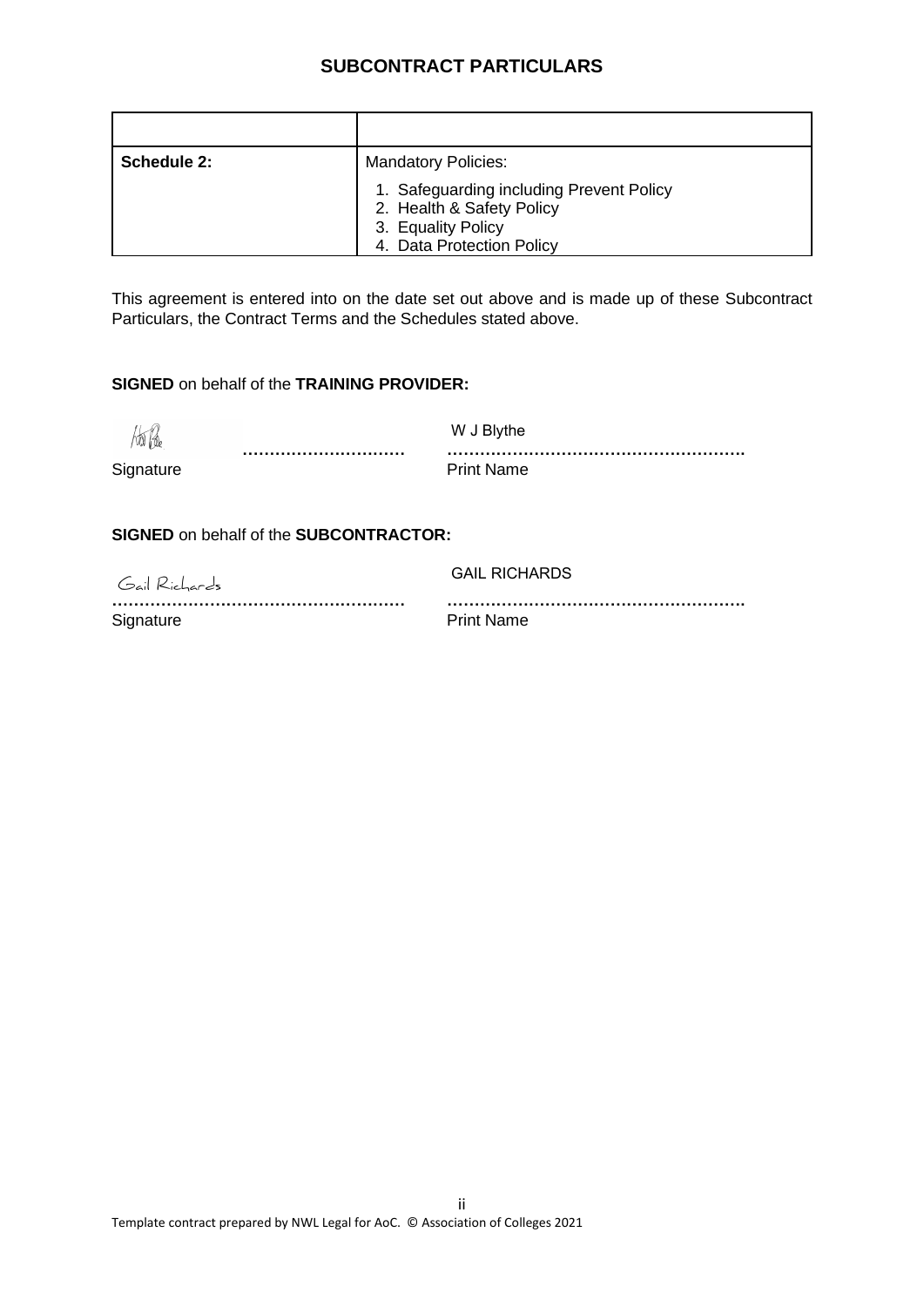#### **Contract Terms**

#### **1. Definitions and Interpretation**

1.1 The definitions and rules of interpretation in this clause apply to this agreement:

**Academic Year** means the period between 1 August and 31 July each year.

**Accountability Statement** means the "Apprenticeship Accountability Statement" published by the Department for Education which sets out the roles and responsibilities of the various regulatory bodies responsible for regulating Apprenticeships a copy of which can be found at:

https://www.gov.uk/government/publications/apprenticeship-accountability-

statement**Apprentice** means a person who works under an Apprenticeship Agreement entered into with an Employer;

**Apprenticeship** means the training and (where applicable) end-point assessment for an employee as part of a job with an accompanying skills development programme in accordance with section A1 of the Apprenticeships, Skills, Children and Learning Act 2009;

**Apprenticeship Agreement** means a complete apprenticeship agreement that complies with relevant statutory requirements, being either (a) an approved English apprenticeship agreement; or (b) an apprenticeship agreement within the meaning given in section 32 or section A1(4) of the Apprenticeship, Skills, Children and Learning Act 2009 as it applies in relation to England;

**Apprenticeship Programme** means a programme of Training set out in Schedule 1;

**Apprenticeship Programme Completion Date** means the date on which the last Apprentice provided with Training under this agreement successfully completes the relevant End-Point Assessment (including following any resits or retakes necessary for such successful completion) or withdraws from the Apprenticeship;

**Approved Apprenticeship Standard** has the meaning given in Section A1 of the Apprenticeships, Skills, Children and Learning Act 2009;

**Break in Learning** means a period of time during an Apprenticeship Programme in which the Apprentice is not participating in work with an Employer, nor undertaking any training or learning with the Training Provider for 4 weeks or more and where at the time of notification the Apprentice intends to resume participation in the Apprenticeship at some point in the future. (as identified pursuant to the flowchart at page 67 of the Funding Rules). Whilst the expectation is that if an Apprentice is taking a break from work they will also take a break from learning, the Apprentice may take a break from learning without taking a break from work;

**Bribery Act** means the Bribery Act 2010 and any subordinate legislation made under that Act, as updated from time to time together with any guidance or codes of practice issued by the relevant government department concerning the legislation;

**Contract Terms** means these contract terms from clause 1 to 20 (inclusive);

**Data Controller** has the meaning set out under the Data Protection Legislation;

**Data Processor** has the meaning set out under the Data Protection Legislation;

1

**Data Protection Legislation** means (i) the Data Protection Act 2018 and, for the periods when they are in force, (ii) the General Data Protection Regulation (Regulation (EU)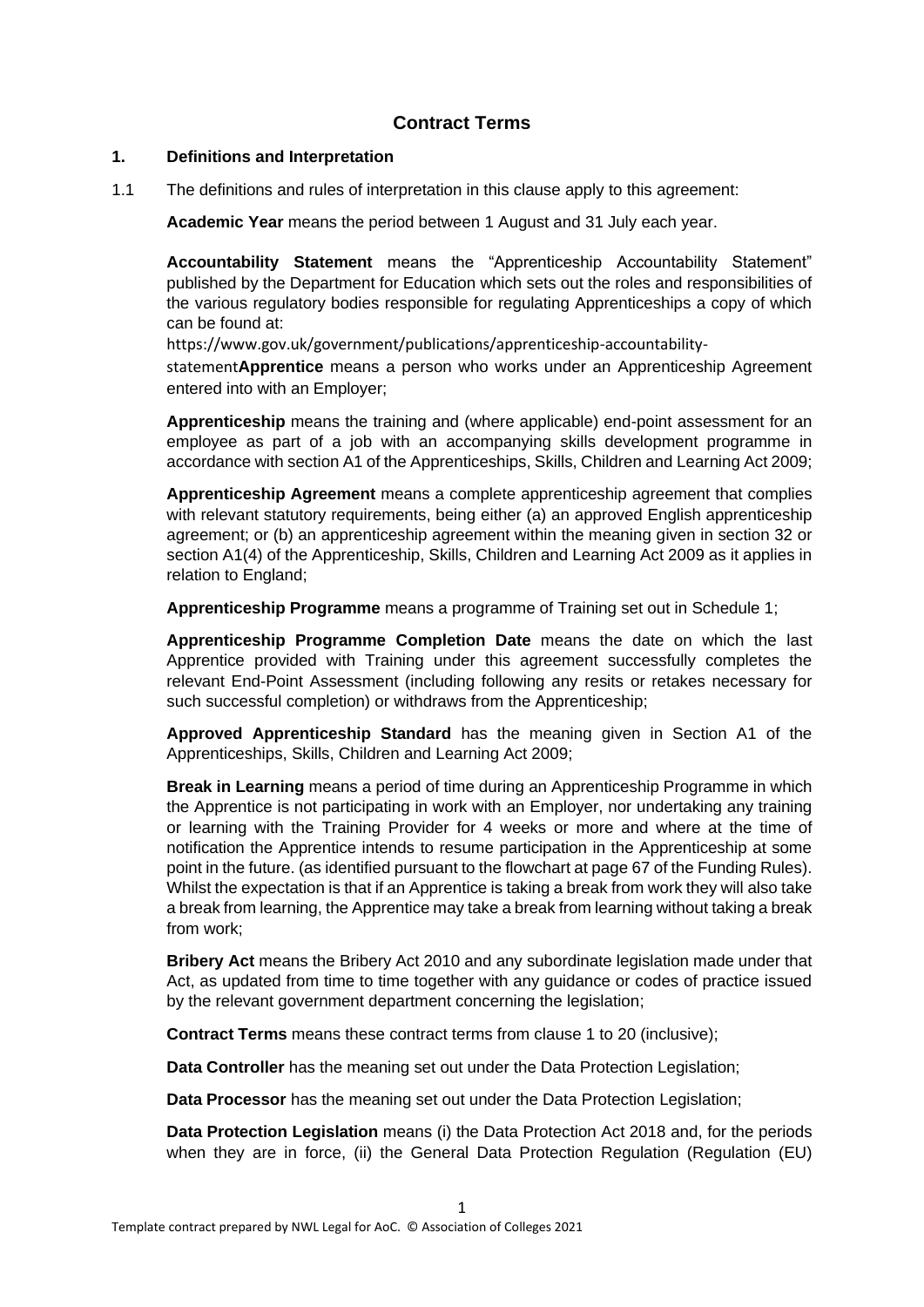2016/679) and the Law Enforcement Directive (Directive (EU) 2016/680) and any applicable national implementing laws as amended from time to time;

**Data Subject** has the meaning set out in the Data Protection Legislation;

**Employer** means any person, organisation or business that has a contract of employment with an Apprentice who is the recipient of Training;

**Employer Agreement** means any agreement entered into between the Training Provider and an Employer for the delivery of Training to that Employer's Apprentices;

**End-Point Assessment (EPA)** means the assessment (and any resits) of the Apprentice's knowledge, skills and behaviours carried out by an End-Point Assessment Organisation at the end of the Training to confirm that the Apprentice has met the requirements of any relevant Approved Apprenticeship Standard;

**End-Point Assessment Organisation** means any organisation on the Register of End-Point Assessment Organisations which is selected by an Employer and contracted by a Training Provider to carry out End-Point Assessment except where the Apprenticeship relates to an Integrated Degree Apprenticeship in which case the End-Point Assessment Organisation may be the Training Provider;

**ESFA** means the Secretary of State for Education, acting through the Education and Skills Funding Agency, an executive agency of the Department for Education, whose principal address is at Cheylesmore House, Quinton Road, Coventry, CV1 2WT;

**ESFA Contingency** means the action following change in employer, apprentice or provider circumstances set out in paragraphs P285-P323 of the Funding Rules;

**ESFA Contingency Event** means each scenario described in each ESFA Contingency;

**Expiry Date** means the date stated as being the expiry date in the Subcontract Particulars;

**Fees** means the amounts payable by the Training Provider to the Subcontractor in respect of the Subcontracted Services as set out in the relevant Apprenticeship Programme and additional costs pursuant to clause 19.2;

**Funding** means the funding paid to the Training Provider on behalf of an Employer towards the cost of Training and End-Point Assessment in accordance with this agreement;

**Funding Rules** means the Apprenticeship funding rules for main providers amended from time to time and available at: *https://www.gov.uk/guidance/apprenticeship-fundingrules#the-latest-rules-2021-to-2022*

**Good Industry Practice** means the exercise of such degree of skill, diligence and care which would reasonably and ordinarily be expected from a skilled and experienced provider engaged in the discharge of their usual business (as the context so dictates) under the same or similar circumstances as those applicable to this Agreement;

**Integrated Standard** is an Approved Apprenticeship Standard in which the End-Point Assessment is incorporated into the main learning aim (usually a degree or other full higher education qualification) as defined in the Funding Rules;

**Intellectual Property Rights** means any and all intellectual property rights of any nature anywhere in the world whether registered, registerable or otherwise, including patents, utility models, trademarks, registered designs and domain names, applications for any of the foregoing, trade or business names, goodwill, copyright and rights in the nature of copyright, design rights, rights in databases, moral rights, know-how and any other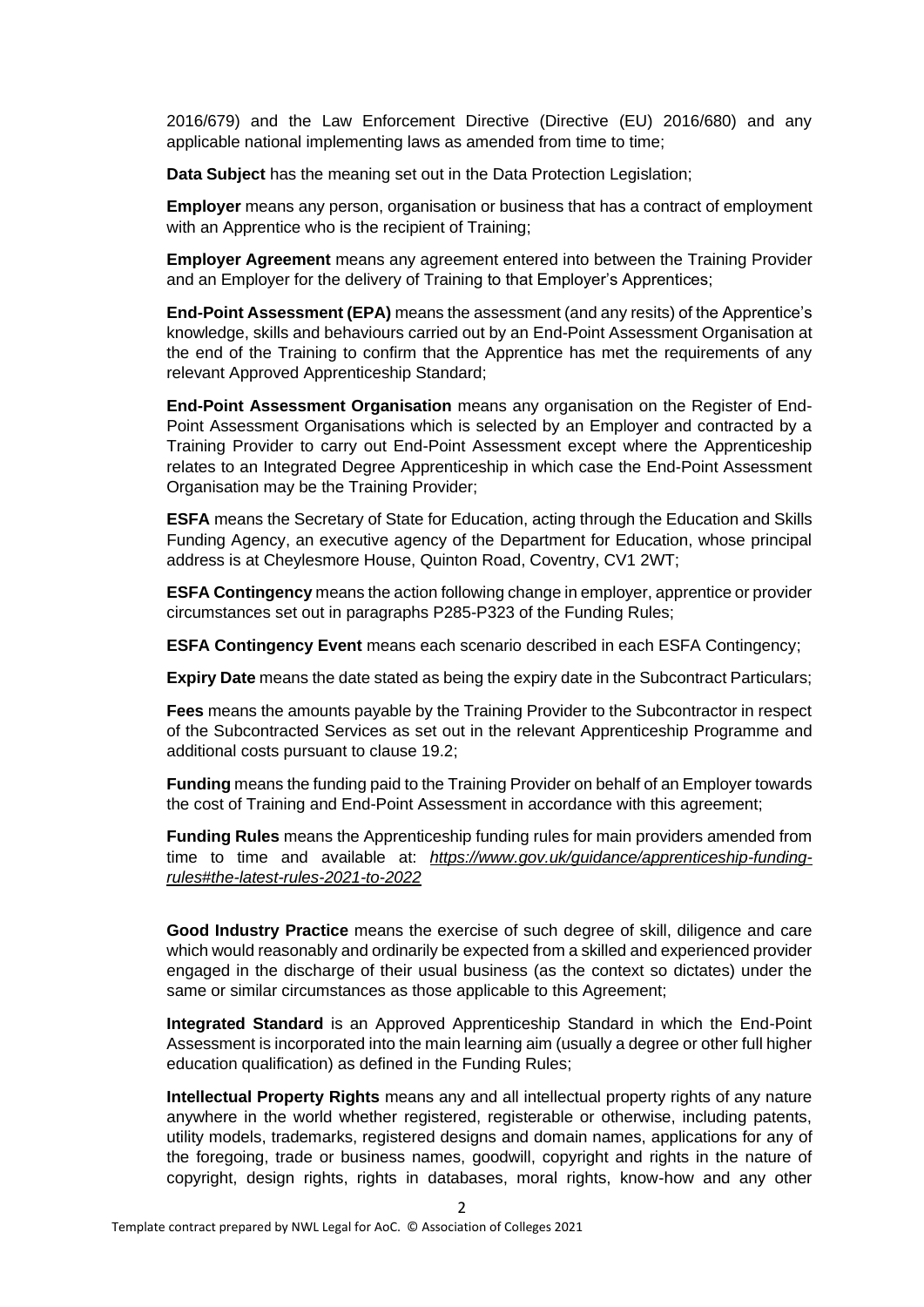intellectual property rights which subsist in computer software, computer programs, websites, documents, information, techniques, business methods, drawings, logos, instruction manuals, lists and procedures and particulars of customers, marketing methods and procedures and advertising literature, including the "look and feel" of any websites;

**Law** means all statutes, statutory instruments, regulations, byelaws, rules, judicial rulings and orders made under any statute, directive or by any competent legislative or judicial body in England and Wales;

**Mandatory Policies** means the policies of the Training Provider set out in Schedule 2 or made known to the Subcontractor from time to time;

**OfS** means the Office for Students or such other statutory or non-statutory body responsible for regulating the higher education sector from time to time and all matters currently assigned to the OfS under the Accountability Statement;

**Ofsted** means the Office for Standards in Education, Children's Services and Skills Piccadilly Gate, Store Street, Manchester, M1 2WD or such other statutory or non-statutory body responsible for carrying out its functions from time to time (including but not limited to the regulation of the further education sector, teacher training in the higher education sector and apprenticeship training including degree apprenticeships and all matters assigned to it under the Accountability Statement);

**Personal Data** has the meaning set out the Data Protection Legislation;

**Prevent duty** means the duty in the Counter-Terrorism and Security Act 2015 on specified authorities, in the exercise of their functions, to have due regard to the need to prevent people from being drawn into terrorism.

**QAA UK Quality Code** means the code published by the QAA which sets out the expectations that all providers of UK higher education are required to meet.

**Quality Assurance Agency for Higher Education (QAA)** means the Quality Assurance Agency for Higher Education, company number 03344784 with registered office Southgate House, Southgate Street, Gloucester, Gloucestershire, GL1 1UB or such other statutory or non-statutory body responsible for carrying out its functions from time to time (including but not limited to monitoring and improving quality in the higher education sector and all matters assigned to it under the Accountability Statement);

**Register of Apprenticeship Training Providers (RoATP)** means the list of organisations maintained by the ESFA that have been assessed as being suitable to provide apprenticeship training services for a particular standard;

**Register of End Point Assessment Organisations (RoEPAO)** means the list of organisations maintained by the ESFA that have been assessed as being suitable to conduct independent End-Point Assessment for a particular standard;

**Subcontracted Services** the provision of training services in respect of the Apprenticeship Programmes to be delivered by the Subcontractor, as further detailed in the relevant Apprenticeship Programme or agreed pursuant to Clause 5;

**Subcontracting Standard** means the subcontracting assurance arrangements for all post-16 providers which can be found at *https://www.gov.uk/government/publications/esfasubcontracting-standard* and as amended from time to time

**Subcontract Particulars** means the particulars of this agreement as set out and attached to this agreement above;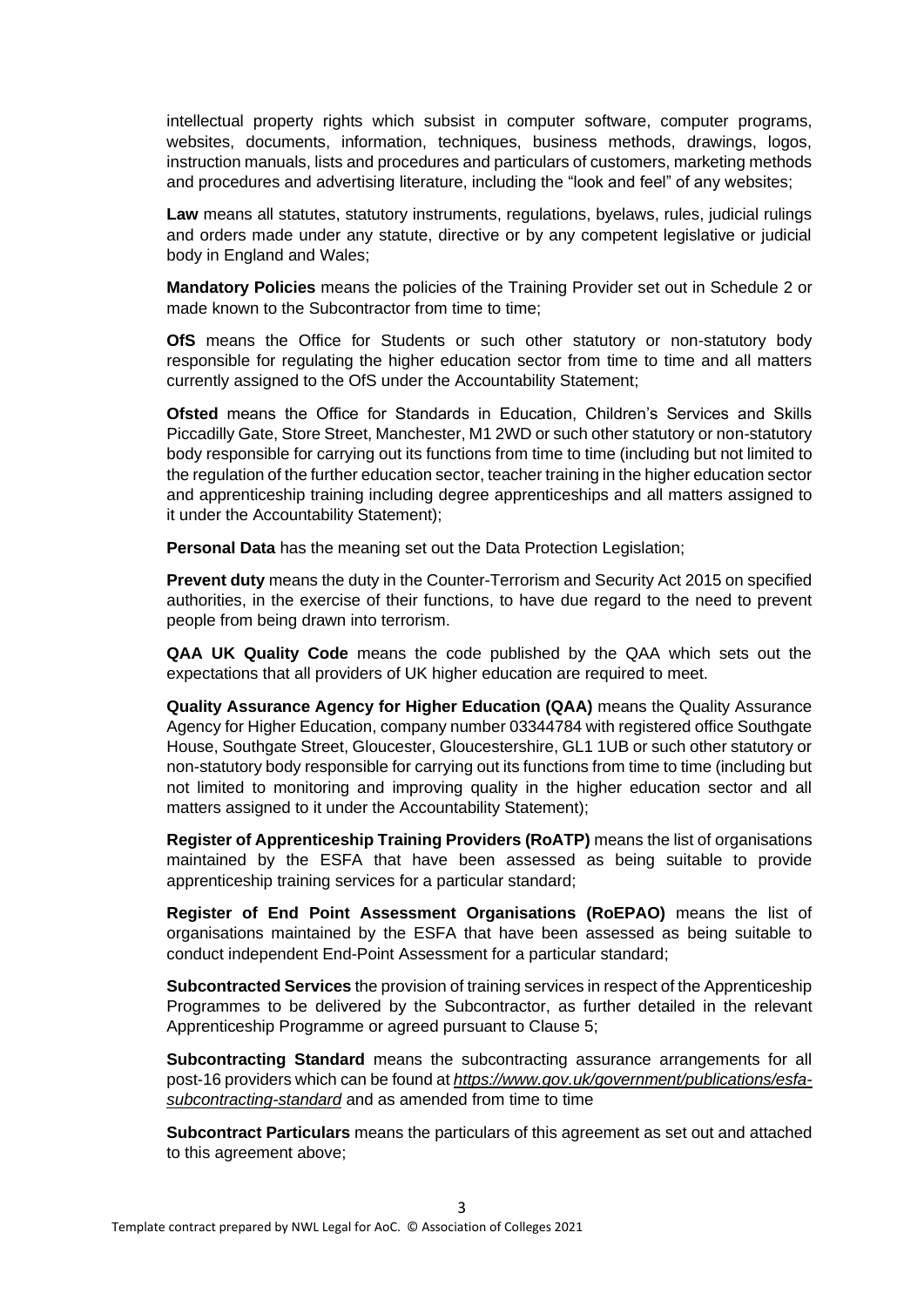**Subcontractor's Representative** means the person stated as the Subcontractor's representative in the Subcontract Particulars or notified to the Training Provider from time to time;

**Training** means the delivery of training and on-programme assessment by the Training Provider or the Subcontractor to one or more Apprentices;

**Training Provider's Representative** means the person stated as the Training Provider's representative in the Subcontract Particulars or notified to the Subcontractor from time to time;

**VAT** means value added tax at the rate prevailing at the time of the relevant supply charged in accordance with the provisions of the Value Added Tax Act 1994;

- 1.2 Clause and Schedule headings do not affect the interpretation of this agreement.
- 1.3 References to clauses and Schedules are (unless otherwise provided) references to the clauses and Schedules of this agreement.
- 1.4 If there is an inconsistency between any of the provisions in the main body of this agreement and the Schedules, the provisions in the main body of this agreement shall prevail.
- 1.5 Unless the context otherwise requires, words in the singular shall include the plural and in the plural include the singular.
- 1.6 A reference to a statute or statutory provision or the Funding Rules is a reference to it as amended, extended or re-enacted from time to time.
- 1.7 A reference to a statute or statutory provision shall include all subordinate legislation made from time to time.
- 1.8 Any words following the terms including, include, in particular, for example or any similar expression shall be construed as illustrative and shall not limit the sense of the words, description, definition, phrase or term preceding those terms.
- 1.9 Words or phrases defined in the Funding Rules shall have the same meaning in this agreement.
- 1.10 A reference to a person includes firms, partnerships and corporations and their successors and permitted assignees or transferees.

#### **2. Commencement and Duration**

- 2.1 This agreement shall commence on the date stated in the Subcontract Particulars and shall continue until the later of:
	- 2.1.1 the Expiry Date; or
	- 2.1.2 the latest Apprenticeship Programme Completion Date to occur provided that the relevant Apprenticeship Programme giving rise to such date has commenced prior to the Expiry Date.
- 2.2 The Expiry Date may be amended by agreement between the parties in writing.

#### **3. Training Provider Obligations**

- 3.1 The Training Provider shall manage the delivery of Training to Employers:
	- 3.1.1 in accordance with and for the duration of the relevant Apprenticeship Programme;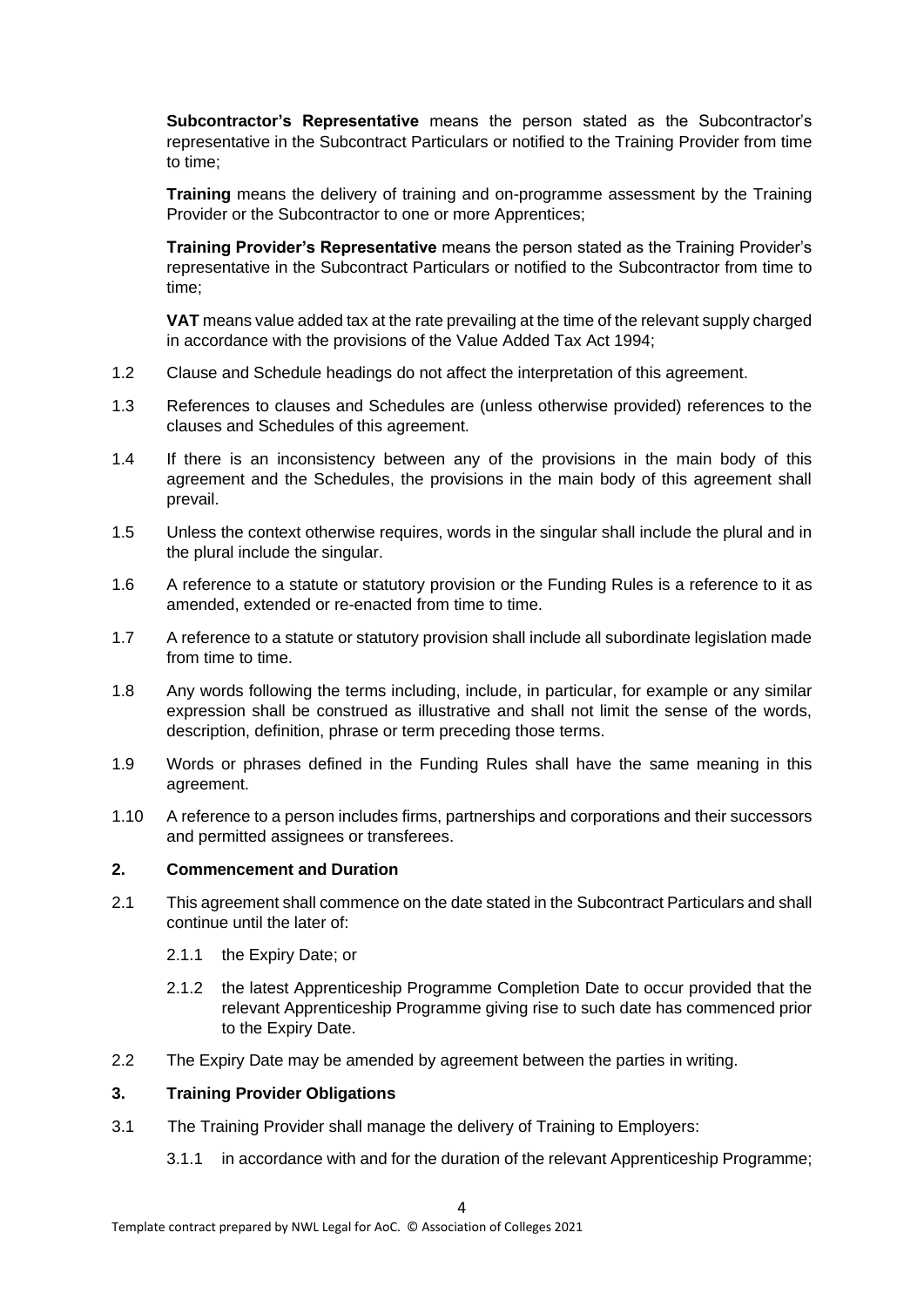- 3.1.2 using reasonable skill and care;
- 3.1.3 in compliance with the Funding Rules;
- 3.1.4 in compliance with the Law and associated codes and guidance from time to time in force
- 3.1.5 in accordance with the Statement of Expectations set out at Appendix 1 of this Agreement and it rationale for subcontracting as published on its website from time to time.
- 3.2 Subject to the Subcontractor fulfilling the obligations set out in clause 4, the Training Provider shall use its reasonable endeavours to recover sums in respect of the Fees from the ESFA and/or the relevant Employer under the Employer Agreement (as the case may be).
- 3.3 The Training Provider will lead the relationship with the EPAO including where delivery of the apprenticeship training is subcontracted.
- 3.4 The Training Provider will directly deliver some of the apprenticeship training and / or onprogramme assessment associated with each employer's apprenticeship programme. This will have some substance and will not be a token amount to satisfy this ESFA Funding Rules.
- 3.5 The Training Provider shall maintain and monitor a contract management plan and where appropriate enter into a 'joint statement of intent' or similar documents with the Subcontractor clearly defining the roles of the Training Provider and the Subcontractor.

#### **4. Subcontractor Obligations**

- 4.1 The Subcontractor shall deliver the Subcontracted Services:
	- 4.1.1 in accordance with and for the duration of the relevant Apprenticeship Programme;
	- 4.1.2 using reasonable skill and care;
	- 4.1.3 in compliance with the Funding Rules;
	- 4.1.4 in compliance with the Law and associated codes and guidance from time to time in force
	- 4.1.5 in compliance with the quality codes, guidance and requirements issued by the OfS, QAA and Ofsted (as the case may be)
	- 4.1.6 in accordance with the Training Provider's subcontracting policy & rationale which can be found at *https://www.petroc.ac.uk/about-the-college/statutorydocumentation/subcontracted-provision/*
- 4.2 The Subcontractor shall:
	- 4.2.1 promptly do all acts and not omit to do anything reasonably requested of the Subcontractor by the Training Provider for the purposes of the Training Provider's:

5

- (a) compliance with the Funding Rules;
- (b) obtaining any payment to which it may be entitled under the Funding Rules or an Employer Agreement;
- (c) fulfilment of its obligations under an Employer Agreement, and the Subcontractor agrees to be bound by and undertakes to the Training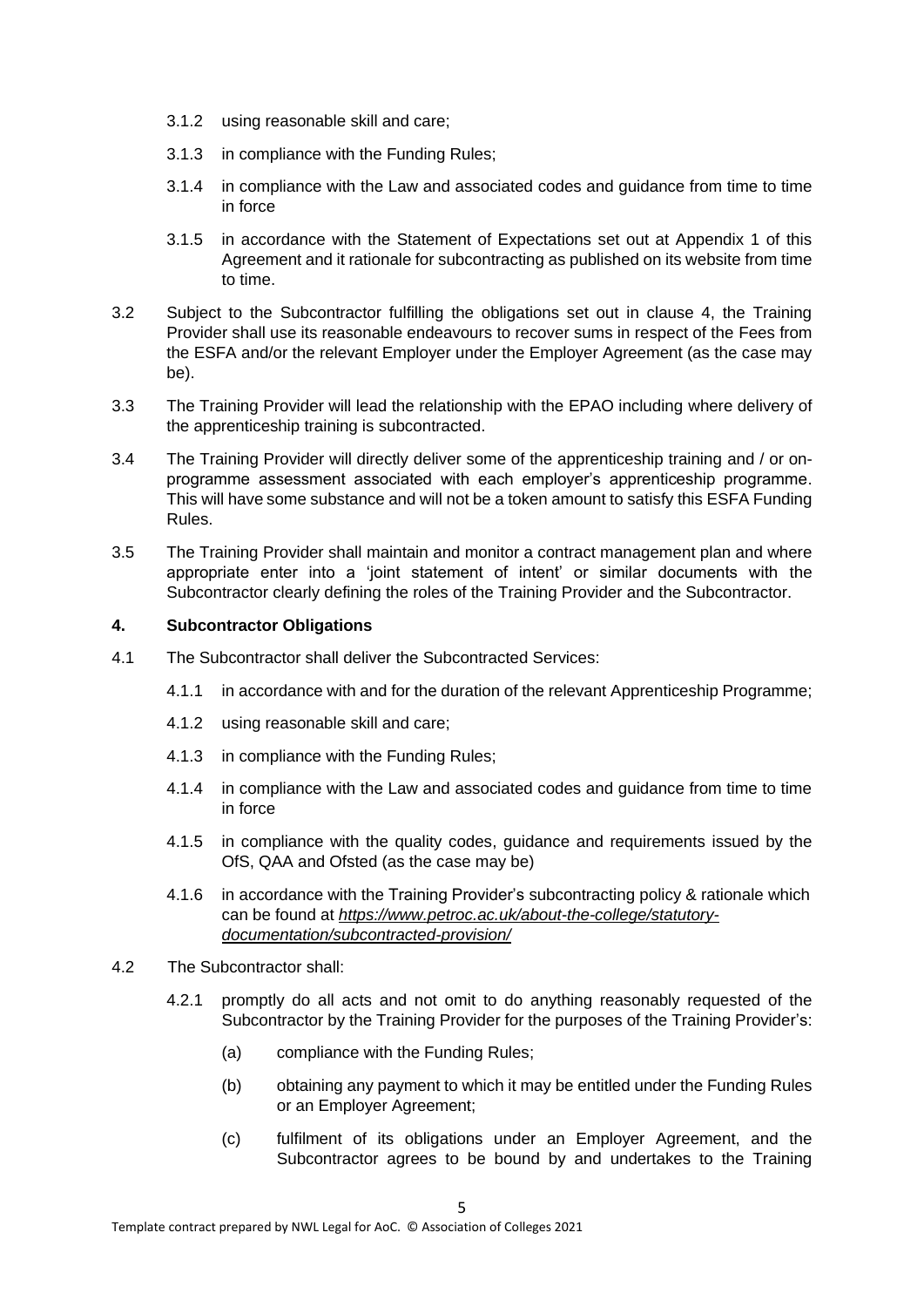Provider to comply with all applicable terms of an Employer Agreement; and

- (d) compliance with the Subcontracting Standard;
- 4.2.2 notify in writing the Training Provider of any Break in Learning;
- 4.2.3 provide such additional Training to Apprentices as may be required for an Apprentice to resit or retake qualifications or End-Point Assessments in fulfilment of the Approved Apprenticeship Standard;
- 4.2.4 comply with the Mandatory Policies
- 4.2.5 provide the Training Provider with ILR data so that its data returns to the ESFA accurately reflect delivery information;
- 4.2.6 provide the Training Provider with sufficient evidence to allow it to:
	- (a) assess the Subcontractor's performance against Ofsted's education inspection framework or the requirements of the QAA Quality Code; and
	- (b) prepare its self–assessment report in accordance with the Funding Rules and including appropriate evidence; and
	- (c) guide the judgements and grades within its self-assessment report.
- 4.2.7 always have suitably qualified staff available to provide the Subcontracted Services
- 4.2.8 immediately inform the Training Provider if evidence of irregular financial or delivery issues arises, including but not limited to non-delivery of training when funds have been paid, sanctions imposed by an awarding organisation, allegations of fraud, an inadequate Ofsted grade, not meeting relevant QAA Quality Code indicators, allegations or complaints by Apprentices, Employers, staff members or other relevant parties.
- 4.2.9 not use the Funding to make bids for, or claims from, any European funding on their own behalf or on behalf of the ESFA or the Training Provider;
- 4.2.10 not use payments made as match funding for ESF projects;
- 4.2.11 in the event that an, provide a record for part completion that is compliant with the Funding Rules; and
- 4.2.12 notify in writing the Training Provider if the Subcontractor or any of their staff have a direct or indirect financial interest to staff of the Training Provider.
- 4.3 To secure an efficient working relationship between the Training Provider and the Subcontractor and to protect the interests of the Apprentice, the Subcontractor shall:
	- 4.3.1 cooperate in good faith with the Training Provider and any Employer and/or End-Point Assessment Organisation to enable the successful delivery and completion of each Apprenticeship;
	- 4.3.2 allow the Training Provider, an Employer and/or the ESFA (including their staff, auditors, contractors or agents) access to the Apprentice, the Subcontractor's premises and any relevant records or documents related to the delivery, including health and safety records, to allow the Training Provider to comply with the Training Provider's obligations under an Employer Agreement and the Funding Rules. Such access shall be as reasonably agreed between the parties or on reasonable notice from the Training Provider or ESFA;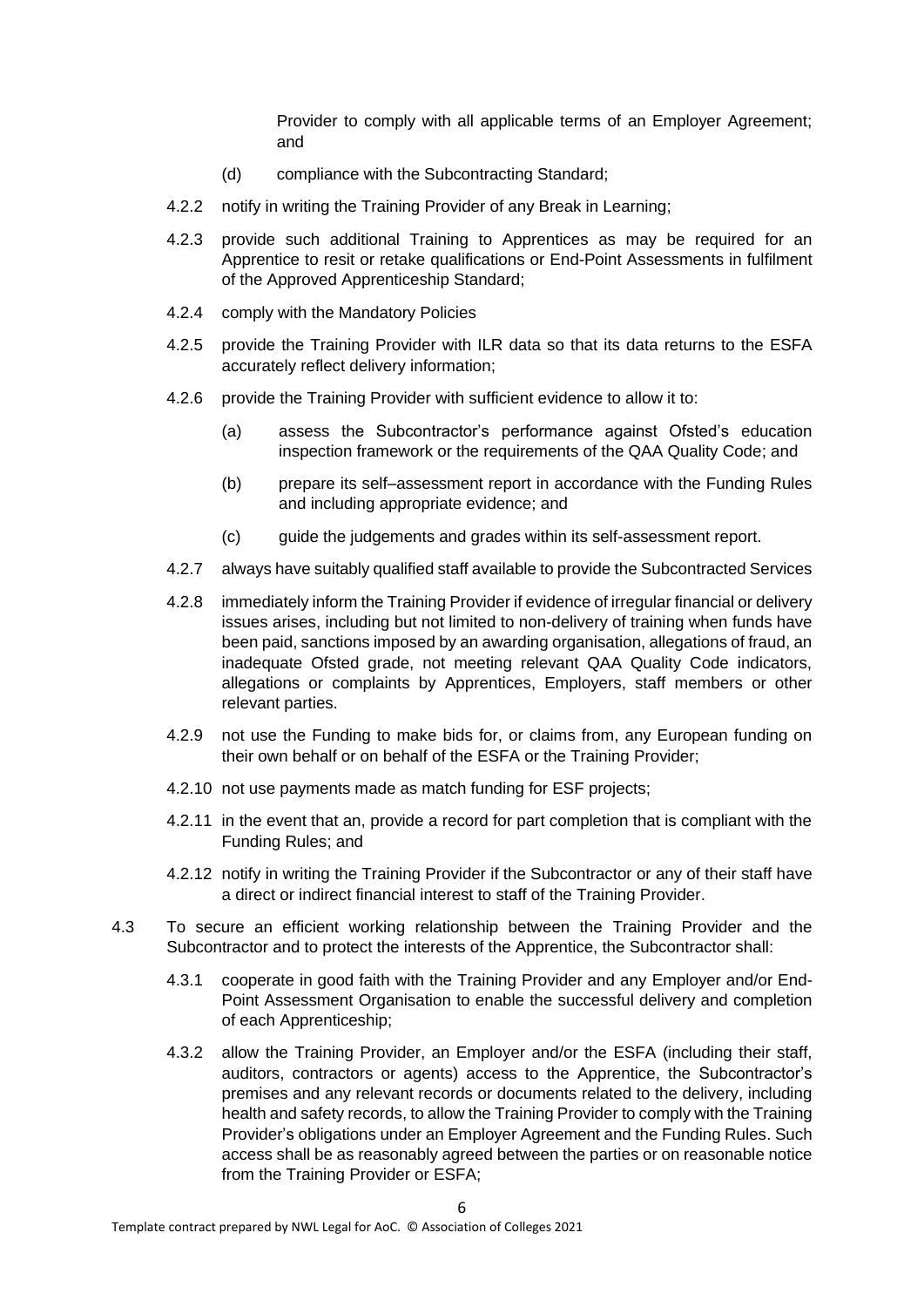- 4.3.3 promptly notify the Training Provider in writing when it becomes aware or develops a reasonable suspicion that the Apprentice wishes to withdraw from the Apprenticeship;
- 4.3.4 promptly notify the Training Provider in writing when it becomes aware or develops a reasonable suspicion that either the Apprentice or Employer wishes to terminate their employment;
- 4.3.5 appoint a Subcontractor's Representative and promptly notify the Training Provider of any change of the Subcontractor's Representative from time to time; and
- 4.3.6 ensure that apprentices know about the Subcontractor's role and responsibilities through subcontracting arrangements.
- 4.4 The Subcontractor warrants that at the date of this agreement and undertakes that for the duration of this agreement:
	- 4.4.1 it is registered on the main Register of Apprenticeship Training Providers (RoATP);
	- 4.4.2 it is registered on the supporting application route of the Register of Apprenticeship Training Providers and the revenue it will receive under all subcontracting arrangements with training providers funded by ESFA funding for Apprenticeships will not exceed £500,000, or £100,000 if the Subcontractor is identified as new, per Academic Year; or
	- 4.4.3 it is either the apprentice's employer, a connected company or a connected charity as defined by HMRC and are on the published Register of Apprenticeship Training Providers, having applied through the employer-provider route,

and the Subcontractor shall notify the Training Provider as soon as it becomes aware that the statement contained in clauses 4.4.1 to 4.4.3 that applies to it stops being true.

- 4.5 In relation to End-Point Assessment:
	- 4.5.1 the Subcontractor shall provide to the Training Provider all relevant information about the Apprentice to enable End-Point Assessment to occur;
	- 4.5.2 the Subcontractor acknowledges that the Funding Rules require the Training Provider to arrange End-Point Assessments and the Subcontractor shall not enter into any contract or other arrangement with an End-Point Assessment Organisation for the provision of the same.
- 4.6 The Subcontractor will not commence delivery of the Services before the execution of this Agreement.
- 4.7 The Subcontractor shall co-operate with the Training Provider in maintaining the contract management plan and where appropriate enter into a 'joint statement of intent' or similar documents with the Training Provider Partner clearly defining the roles of the Training Provider and the Subcontractor.

#### **5. Ordering Additional Subcontracted Services**

Where indicated in the Subcontract Particulars, this clause 5 shall have effect.

- 5.1 The Training Provider may prior to the Expiry Date request that additional Subcontracted Services be delivered by the Subcontractor in accordance with this clause 5.
- 5.2 The Training Provider and the Subcontractor shall discuss the nature and content of the additional Subcontracted Services and such a discussion shall result in the Training Provider requesting either: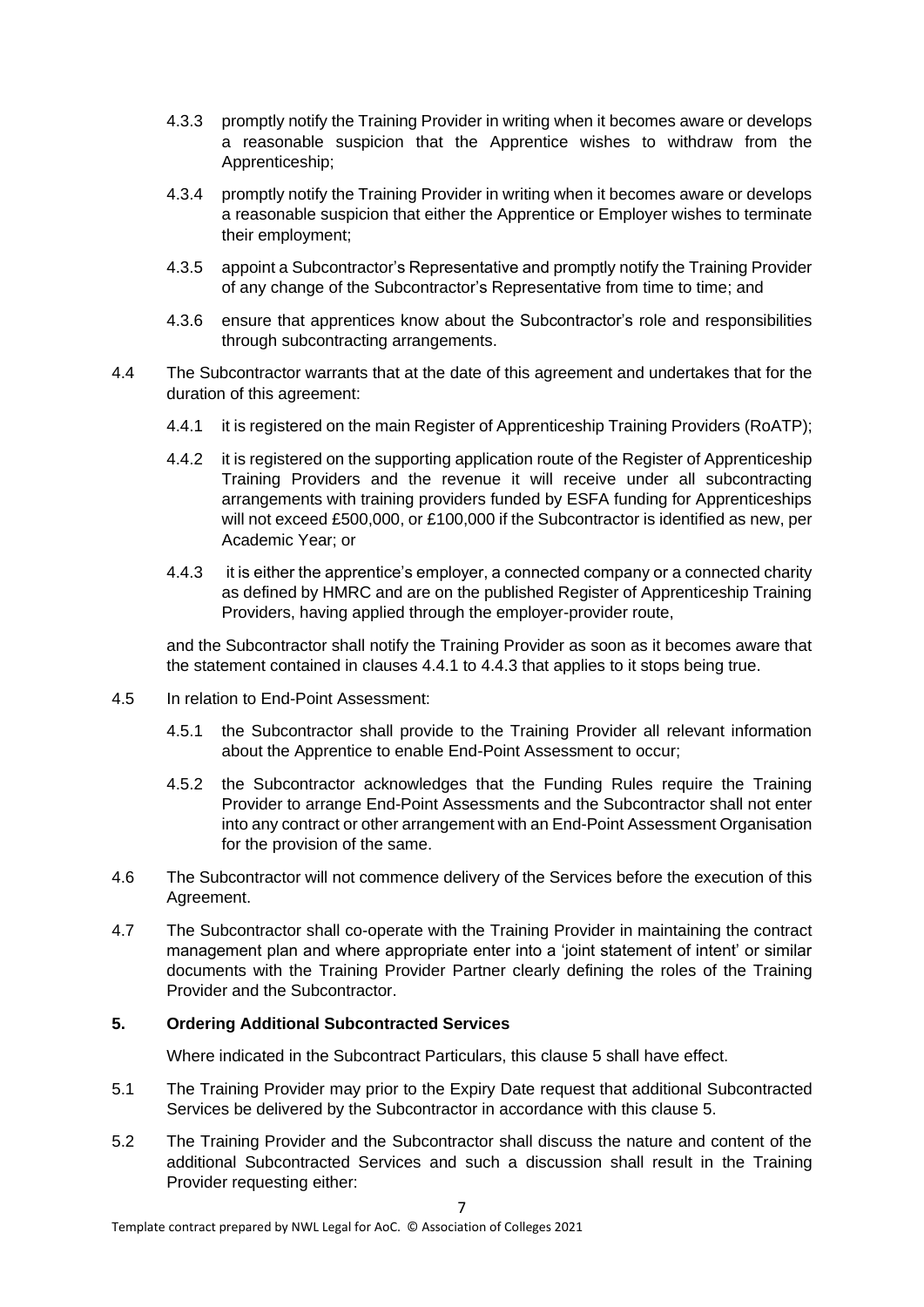- 5.2.1 the provision of all or part of the Subcontracted Services set out in Schedule 1 (a **Repeat Services Request**) in accordance with clause 5.3; or
- 5.2.2 the development of a new programme of training 5.4 (a **New Services Request**).

#### 5.3 **Repeat Subcontracted Services**

- 5.3.1 The Training Provider shall notify the Subcontractor in a written Repeat Services Request which of the Subcontracted Services set out in Schedule 1 that it wants to be repeated and shall provide the Subcontractor with sufficient information (in the opinion of the Training Provider acting reasonably) to allow the Subcontractor to prepare an updated programme of Subcontracted Services (a **UPSS**).
- 5.3.2 Within ten (10) Business Days of receipt of the Repeat Services Request, the Subcontractor shall:
	- (a) notify the Training Provider that it declines to repeat the requested Subcontracted Services; or
	- (b) provided that the Training Provider has provided sufficient information pursuant to clause 5.3.1, provide the Training Provider with a UPSS (in the form of the Apprenticeship Programme set out in Schedule 1) containing all relevant information in respect of Training to be delivered by the Subcontractor as required by the Funding Rules.
- 5.3.3 The parties shall negotiate the contents of the UPSS provided pursuant to clause 5.3.2(b) and once agreed between the parties the Subcontractor and the Training Provider shall each indicate such agreement by executing the UPSS under hand.
- 5.3.4 A UPSS that has been executed by both parties pursuant to clause 5.3.3 shall be deemed to form part of the Subcontracted Services for the purposes of this agreement and shall be incorporated into Schedule 1 accordingly.

#### 5.4 **New Subcontracted Services**

- 5.4.1 The Training Provider shall notify the Subcontractor in a written New Services Request that it request the development of a new programme of training (an **NPT**) to be developed and delivered. The New Services Request shall contain sufficient information (in the opinion of the Training Provider acting reasonably) for the Subcontractor to develop an NPT setting out the Training required.
- 5.4.2 Within twenty (20) Business Days of receipt of the New Services Request, the Subcontractor shall:
	- (a) notify the Training Provider that it declines to offer the requested Training; or
	- (b) provided that the Training Provider has provided sufficient information pursuant to clause 5.4.1, provide the Training Provider with an NPT (in the form of the Apprenticeship Programmes set out in Schedule 1) containing all relevant information in respect of Training to be delivered by the Subcontractor as required by the Funding Rules.
- 5.4.3 The parties shall negotiate the contents of the NPT provided pursuant to clause 5.4.2(b) and once agreed between the parties the Subcontractor and the Training Provider shall each indicate such agreement by executing the NPT under hand.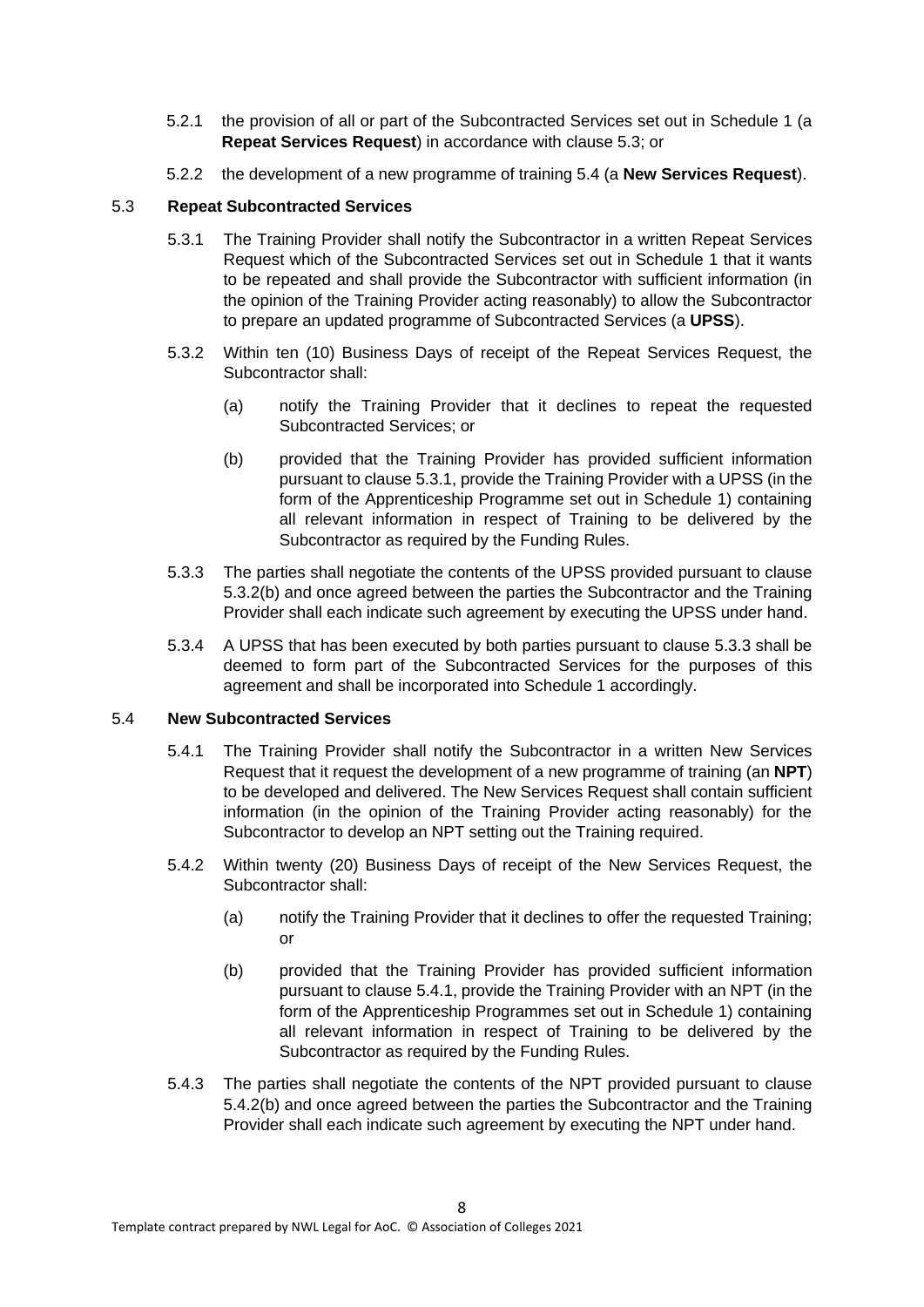5.4.4 An NPT that has been executed by both parties pursuant to clause 5.4.3 shall be deemed to form part of the Subcontracted Services for the purposes of this agreement and shall be incorporated into Schedule 1 accordingly.

#### **6. Fees and Payment**

- 6.1 In consideration of the Subcontractor fulfilling its obligations under this agreement, the Training Provider shall pay the Fees to the Subcontractor to the extent that payment has been recovered by the Training Provider from the ESFA or the relevant Employer under the relevant Employer Agreement.
- 6.2 The Subcontractor shall send invoices in respect of the Fees to the Training Provider at such intervals as may be agreed between the parties from time to time (or if not agreed, on a monthly basis). Subject to clause 6.1, the Training Provider shall pay such invoices within thirty (30) days of receipt or such longer period as may be agreed.
- 6.3 The Fees stated in this agreement are exclusive of VAT. In the case of any VAT payable in respect of the Subcontracted Services, the VAT shall be due and payable by the Training Provider thirty (30) days after receipt of a valid VAT invoice.
- 6.4 Without prejudice to the rights of either party under this agreement, any sums that remain unpaid after their due date shall bear interest at the rate of four per cent (4%) above the Bank of England base rate from time to time.

#### **7. Dispute Resolution**

- 7.1 In the event of a dispute arising between the parties in relation to this agreement, either party may serve written notice on the other stating the nature of the dispute (a **Dispute Notice**).
- 7.2 After service of the Dispute Notice, the following procedure shall be followed by the parties (all periods specified in this clause 7.2 shall be extendable by mutual agreement):
	- 7.2.1 within five (5) days, the Training Provider's Representative and the Subcontractor's Representative shall meet to attempt to settle the dispute (each party acting in good faith);
	- 7.2.2 if the Training Provider's Representative and the Subcontractor's Representative are unable to reach a settlement within twenty one (21) days from the date of service of the Dispute Notice, the chief executive officers of each of the parties shall meet within the following fourteen (14) days to attempt to settle the dispute; and
	- 7.2.3 if no settlement results from the meeting specified in clause 7.2.2, for the following fifty six (56) days the parties shall attempt to settle the dispute by mediation (in accordance with the CEDR Model Mediation Procedure) by an independent mediator appointed by CEDR unless otherwise agreed between the parties, with costs to be shared equally between the parties.
- 7.3 If no settlement is reached under clause 7.2 the dispute shall be determined by the English Courts and the parties submit to the exclusive jurisdiction of such court for such purposes.

#### **8. Termination**

8.1 Without prejudice to any rights that have accrued under this agreement or any of its rights or remedies, either party may at any time terminate this agreement or any part of it with immediate effect by giving written notice to the other party if: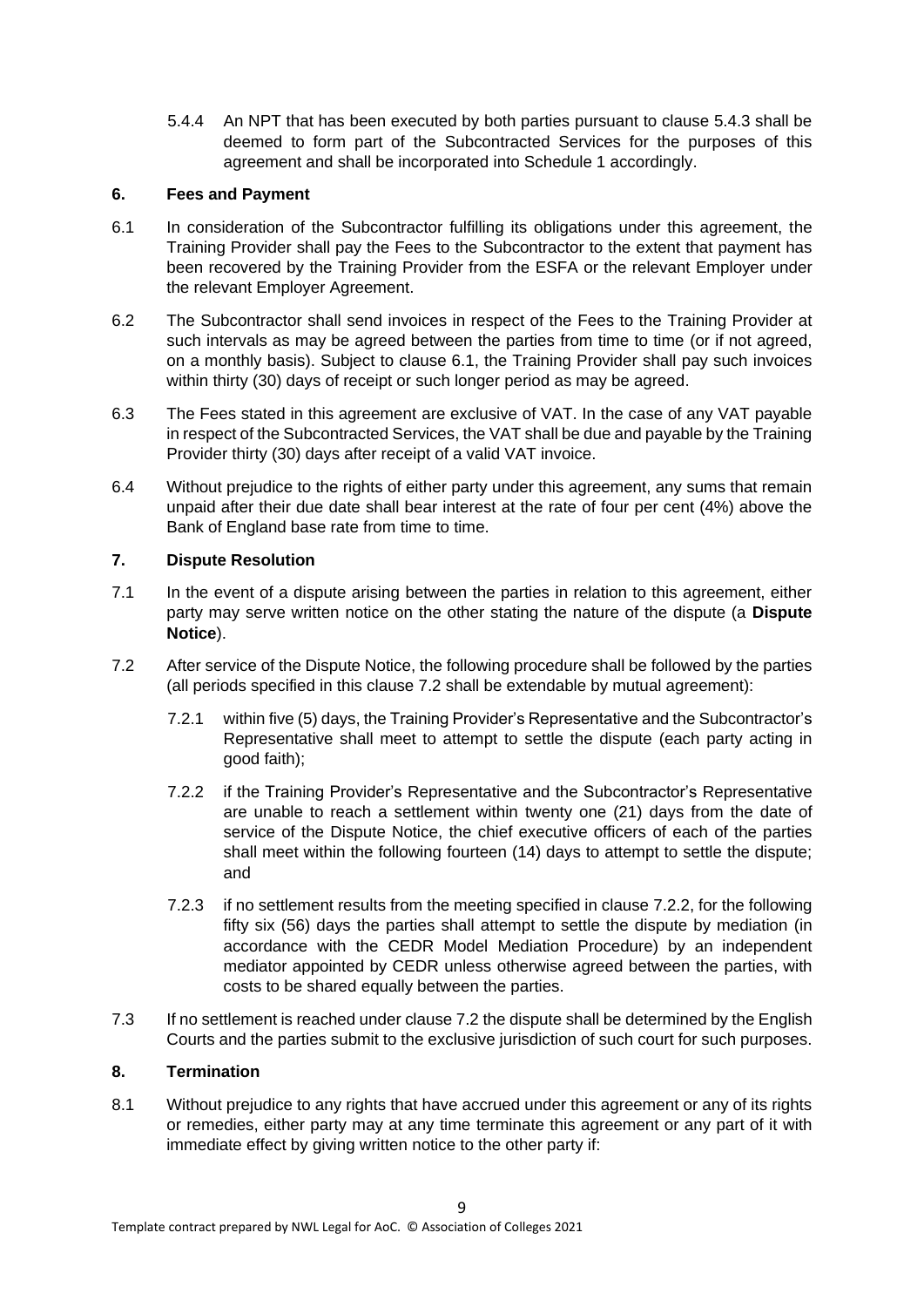- 8.1.1 the other party commits a material breach of any term of this agreement and (if such breach is remediable) fails to remedy that breach within a period of 30 days after being notified in writing to do so;
- 8.1.2 the other party repeatedly breaches any of the terms of this agreement in such a manner as to reasonably justify the opinion that its conduct is inconsistent with it having the intention or ability to give effect to the terms of this agreement;
- 8.1.3 the other party suspends, or threatens to suspend, payment of its debts or is unable to pay its debts as they fall due or admits inability to pay its debts or is deemed unable to pay its debts within the meaning of section 123 of the Insolvency Act 1986;
- 8.1.4 the other party commences negotiations with all or any class of its creditors with a view to rescheduling any of its debts, or makes a proposal for or enters into any compromise or arrangement with its creditors other than for the sole purpose of a scheme for a solvent amalgamation of that other party with one or more other companies or the solvent reconstruction of that other party;
- 8.1.5 a petition is filed, a notice is given, a resolution is passed, or an order is made, for or on connection with the winding up of that other party;
- 8.1.6 an application is made to court, or an order is made, for the appointment of an administrator or if a notice of intention to appoint an administrator is given or if an administrator is appointed over the other party;
- 8.1.7 the holder of a qualifying floating charge over the assets of that other party has become entitled to appoint or has appointed an administrative receiver;
- 8.1.8 a person becomes entitled to appoint a receiver over the assets of the other party or a receiver is appointed over the assets of the other party;
- 8.1.9 a creditor or encumbrancer of the other party attaches or takes possession of, or a distress, execution, sequestration or other such process is levied or enforced on or sued against, the whole or any part of its assets and such attachment or process is not discharged within 14 days;
- 8.1.10 any event occurs, or proceeding is taken, with respect to the other party in any jurisdiction to which it is subject that has an effect equivalent or similar to any of the events mentioned in clause 8.1.3 to clause 8.1.9 (inclusive);
- 8.1.11 the other party suspends or ceases, or threatens to suspend or cease, to carry on all or a substantial part of its business;
- 8.1.12 any of the provisions of Regulation 73(1) of the Public Contracts Regulations 2015 apply;
- 8.1.13 the Training Provider's funding agreement with the ESFA is terminated;
- 8.1.14 the relevant Employer Agreement (or relevant part of it) is terminated; or
- 8.1.15 the Subcontractor ceases to be in compliance with clause 4.4.
- 8.2 The Training Provider may terminate this agreement at any time by giving not less than three (3) months' written notice to the Subcontractor.

#### **9. Consequences of Termination**

9.1 Other than as set out in this agreement, neither party shall have any further obligation to the other under this agreement after its termination.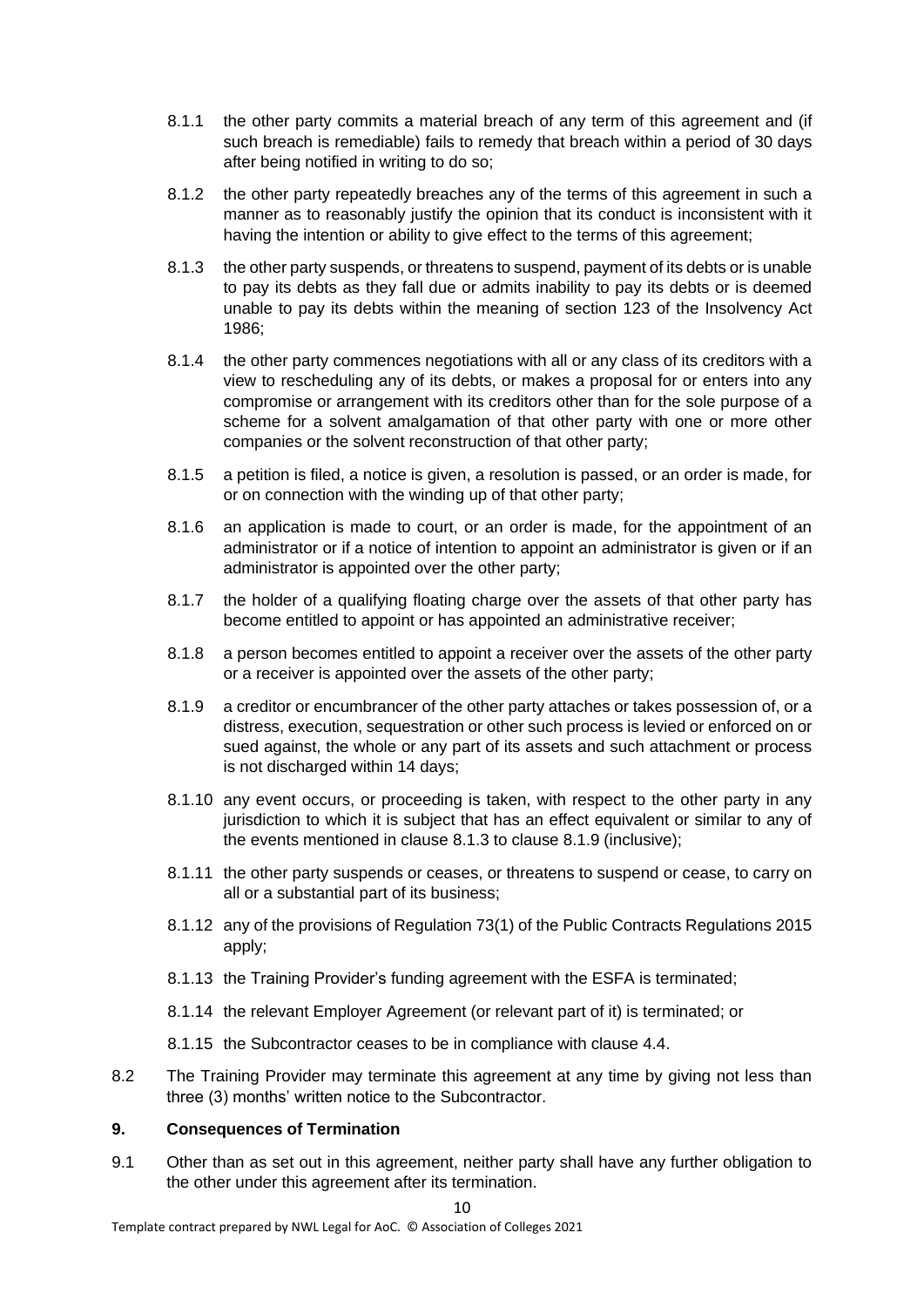- 9.2 Any provision of this agreement which expressly or by implication is intended to come into or continue in force on or after termination of this agreement, including clause 1, clause 4.2.1, clause 4.3.2, clause 7, clause 9, clause 10, clause 12, clause 15, clause 16, clause 17 and clause 20 shall remain in full force and effect.
- 9.3 Termination or expiry of this agreement shall not affect any rights, remedies, obligations or liabilities of the parties that have accrued up to the date of termination or expiry, including the right to claim damages in respect of any breach of the agreement which existed at or before the date of termination or expiry.
- 9.4 On termination (for any reason) or expiry of this agreement:
	- 9.4.1 each party shall promptly return to the other any equipment, documents, information or materials owned by the other party (or a third party) and used in connection with the Subcontracted Services; and;
	- 9.4.2 each party shall cooperate in good faith to ensure that there is continuity of learning such that no Apprentice is materially disadvantaged by the termination of this agreement.
- 9.5 If this agreement is terminated pursuant to clause 8.1.15, the Subcontractor shall use all reasonable endeavours to assist all Apprentices who have or would have received the Subcontracted Services pursuant to this Agreement in their transition to another training provider.

#### **10. ESFA Contingencies**

The parties shall take all necessary steps to give effect to the ESFA Contingencies in the event of an ESFA Contingency Event occurring. For the avoidance of doubt, giving effect to the ESFA Contingencies (including but not limited to the withholding of Fees) shall not constitute a breach of this agreement.

#### **11. Force Majeure**

Neither party shall be in breach of this agreement nor liable for delay in performing, or failure to perform, any of its obligations under this agreement if such delay or failure results from events, circumstances or causes beyond its reasonable control. In such circumstances the affected party shall be entitled to a reasonable extension of the time for performing such obligations. If the period of delay or non-performance continues for ninety (90) days or more, the party not affected may terminate this agreement by giving thirty (30) days' written notice to the other party.

#### **12. Liabilities and Insurance**

- 12.1 Neither party excludes or limits liability to the other party for:
	- 12.1.1 fraud or fraudulent misrepresentation;
	- 12.1.2 death or personal injury caused by negligence;
	- 12.1.3 a breach of any obligations implied by section 12 of the Sale of Goods Act 1979 or section 2 of the Supply of Goods and Services Act 1982; or
	- 12.1.4 any matter for which it would be unlawful for the parties to exclude liability.
- 12.2 Subject to clause 12.1, neither party shall in any circumstances be liable to the other whether in contract, tort (including for negligence and breach of statutory duty howsoever arising), misrepresentation (whether innocent or negligent), restitution or otherwise, for: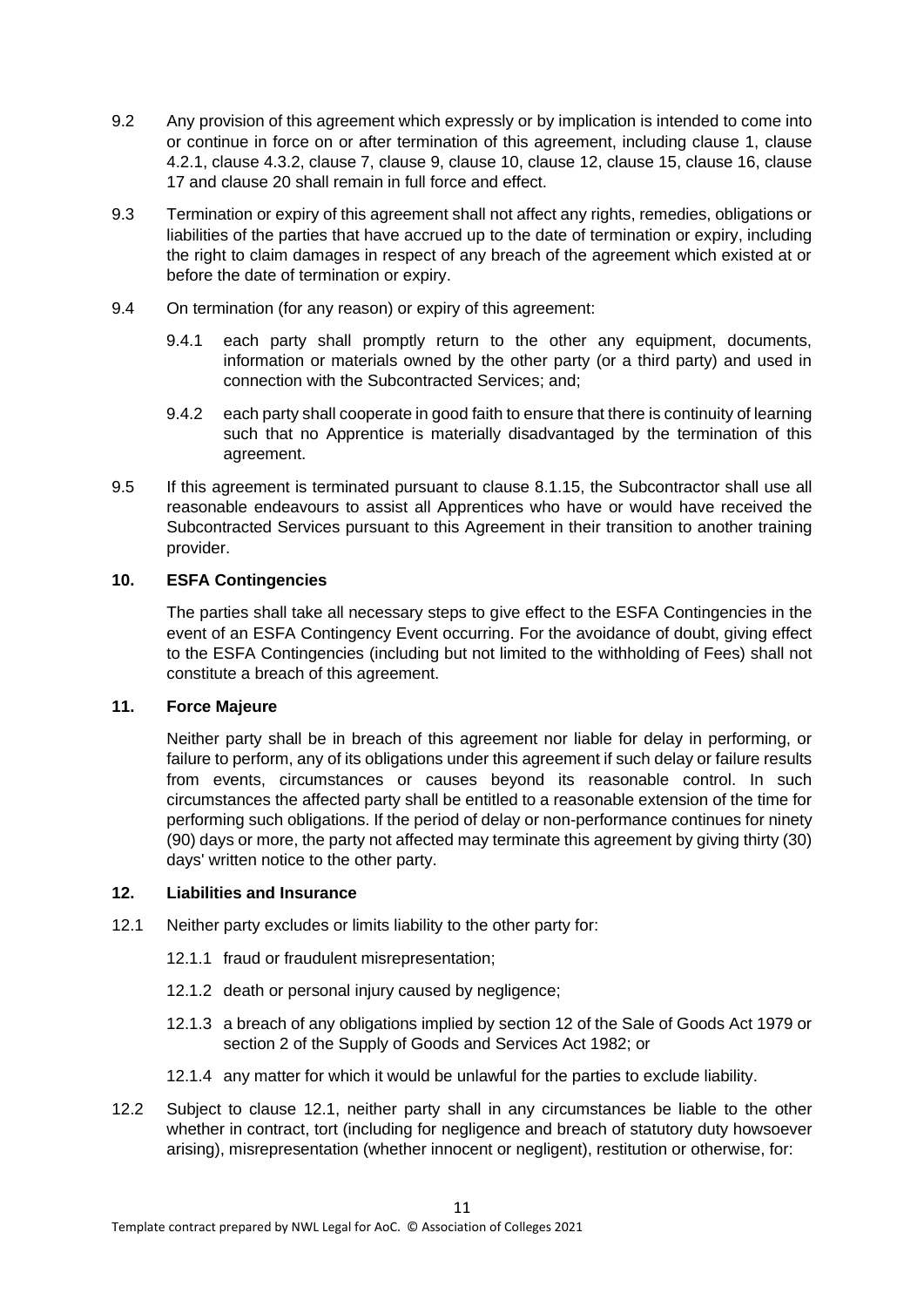- 12.2.1 any loss (whether direct or indirect) of profits, business, business opportunities, revenue, turnover, reputation or goodwill;
- 12.2.2 loss (whether direct or indirect) of anticipated savings or wasted expenditure (including management time); or
- 12.2.3 any loss or liability (whether direct or indirect) under or in relation to any other contract with the exception of an Employer Agreement.
- 12.3 Subject to clause 12.1 and except in relation to the indemnity contained in clauses 16.3 and/or 17, the parties' total aggregate liability in contract, tort (including negligence and breach of statutory duty howsoever arising), misrepresentation (whether innocent or negligent), restitution or otherwise, arising in connection with the performance or contemplated performance of this agreement shall be limited to the total Fees payable during the 12 months immediately preceding the date on which the claim arose or, if the claim arose during the first twelve months of this agreement being in force, the Fees payable during the first twelve months of this agreement.

#### 12.4 **Insurance**

Each party shall at its own cost effect and maintain with a reputable insurance company a policy or policies of insurance providing an adequate level of cover in respect of all risks which may be incurred by that party, arising out of the its performance of the agreement, including death or personal injury, loss of or damage to property or any other loss.

12.5 The terms of any insurance or the amount of cover shall not relieve the insured party of any liabilities under this agreement.

#### **13. Safeguarding**

- 13.1 The Subcontractor acknowledges that the Training Provider has a statutory duty to safeguard and promote the welfare of individuals under the age of 18 years old and vulnerable adults over the age of eighteen (18) years old pursuant to the Children Act 2004 and the Safeguarding Vulnerable Groups Act 2006.
- 13.2 The Subcontractor shall and shall ensure that the Subcontractor's employees, contractors and agents:
	- 13.2.1 comply with the requirements of the Children Act 2004 and the Safeguarding Vulnerable Groups Act 2006 to the extent that they apply to the Subcontractor; and
	- 13.2.2 confidentially report to the Training Provider's designated senior person from time to time, any concerns relating to an Apprentice or other learner enrolled with the Training Provider, employee, agent or contractor of the Training Provider.
- 13.3 The Subcontractor shall by signing this agreement, be deemed to have read the Training Provider's policy and guidance relating to safeguarding and will comply with its contents at all times.
- 13.4 The Subcontractor acknowledges the Training Provider's responsibility under the Prevent duty and shall have due regard to the need to prevent people from being drawn into terrorism.

#### **14. Health and Safety**

- 14.1 The parties shall perform their obligations under this agreement (including those in relation to the Subcontracted Services) in accordance with:
	- 14.1.1 all applicable Law regarding health and safety; and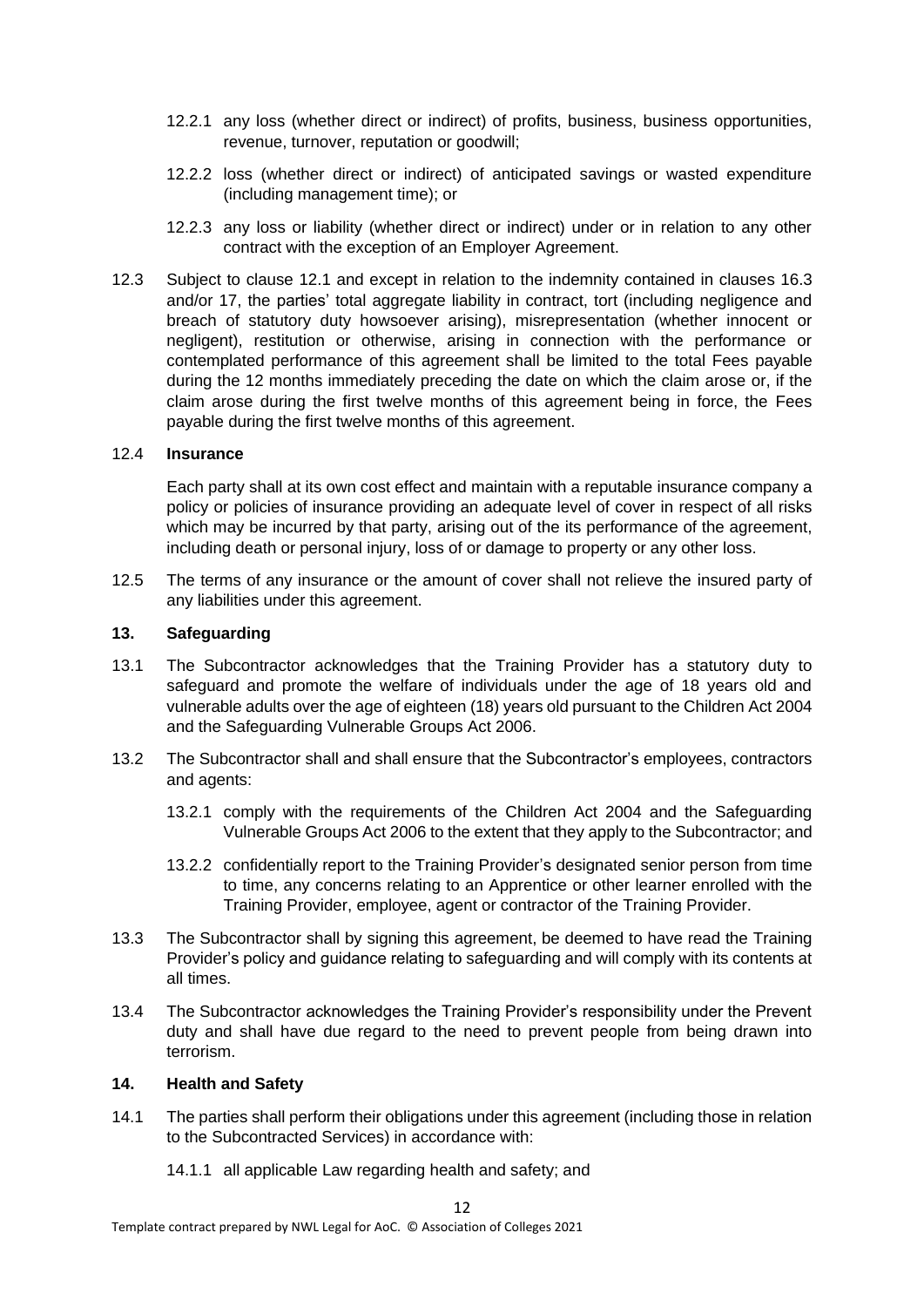- 14.1.2 the health and safety policy of the other party whilst at the other party's premises (to the extent it has been made known by one party to the other party).
- 14.2 Each Party shall notify the other as soon as practicable of any health and safety incidents or material health and safety hazards at either party's premises of which it becomes aware and which relate to or arise in connection with the performance of this agreement. Each party shall adopt any necessary associated safety measures in order to manage any such material health and safety hazards.

#### **15. Confidentiality**

- 15.1 Subject to Clause 15.2, the parties shall keep confidential all matters relating to this agreement and shall use all reasonable endeavours to prevent their employees, contractors, agents and other personnel from making any disclosure to any person of any matters relating it.
- 15.2 Clause 15.1 shall not apply to any disclosure of information:
	- 15.2.1 required by any applicable law, provided that Clause 17 shall apply to any disclosures required under the Freedom of Information Act 2000 or the Environmental Information Regulations 2004;
	- 15.2.2 that is reasonably required by persons engaged by a party in the performance of such party's obligations under this agreement;
	- 15.2.3 where a party can demonstrate that such information is already generally available and in the public domain otherwise than as a result of a breach of Clause 15.1;
	- 15.2.4 of any document which the parties to this agreement have agreed contains no commercially sensitive information;
	- 15.2.5 which is already lawfully in the possession of the receiving party, prior to its disclosure by the disclosing party; and
	- 15.2.6 by the Training Provider to any other department, office or agency of the Government.

#### **16. Intellectual Property**

- 16.1 Each party shall retain ownership of all Intellectual Property Rights in any materials:
	- 16.1.1 created prior to this agreement; or
	- 16.1.2 generated other than solely for the purpose of delivering the Subcontracted Services,

by that party and used for the delivery of an Apprenticeship Programme (the **Project Materials**). Intellectual Property Rights generated by either party solely for the purpose of delivering the Subcontracted Services shall belong to the Training Provider.

- 16.2 Each party shall make available to the other and to each Employer free of charge and hereby grants to the other party and to each Employer a non-exclusive, non-transferable, royalty free licence to use their Project Materials in relation to this Agreement for the duration of the relevant Apprenticeship Programme.
- 16.3 Each party shall indemnify the other against all claims, demands, actions, costs, expenses (including legal costs and disbursements on a solicitor and client basis), losses and damages arising from or incurred by reason of any infringement or alleged infringement (including the defence of such alleged infringement) of any Intellectual Property Right in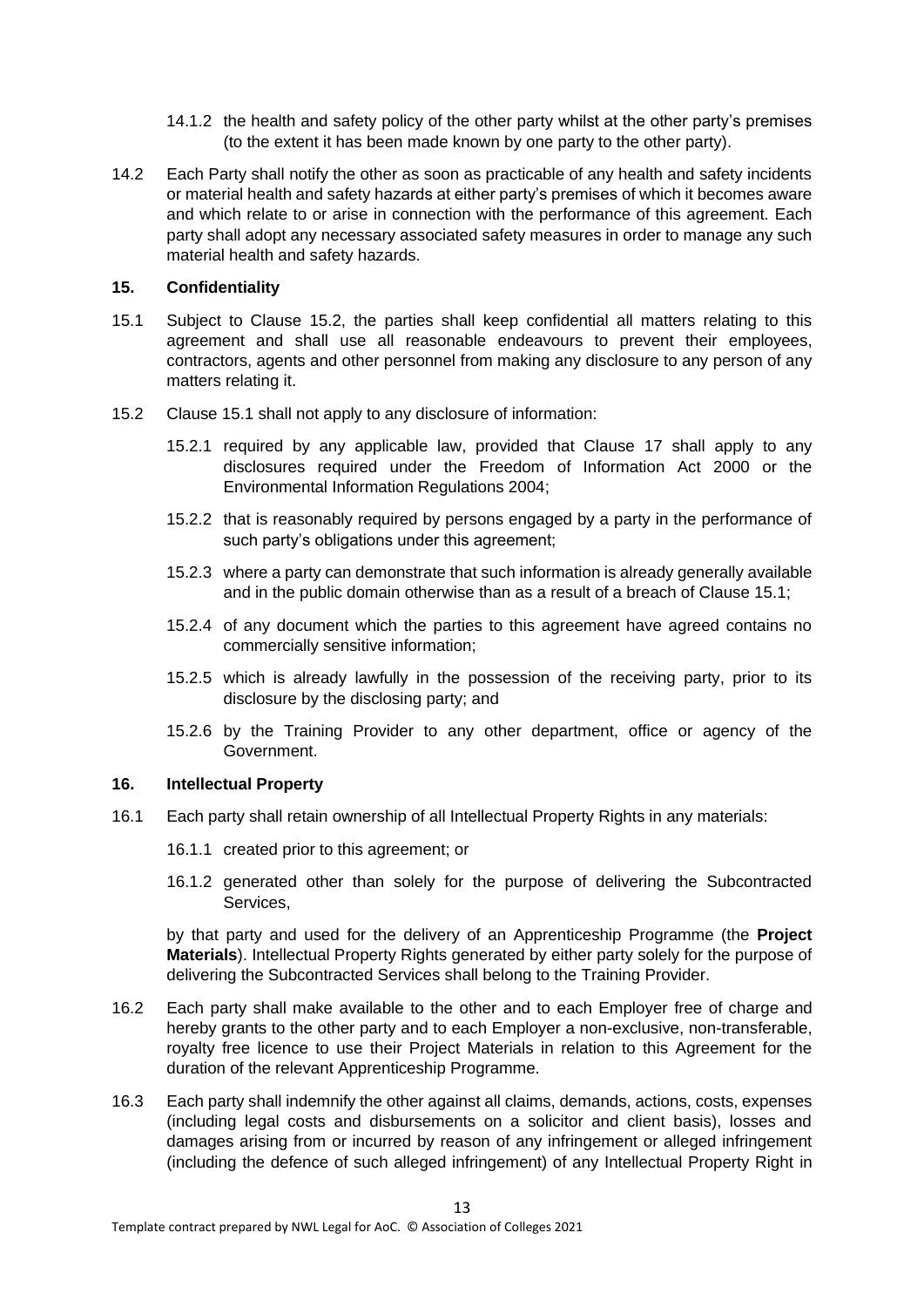the performance of a party's obligations under this agreement, except to the extent that they have been caused by or contributed to by the indemnified party's acts or omissions.

#### **17. Data Protection and Freedom of Information**

- 17.1 The Subcontractor acknowledges that the Training Provider is subject to the requirements of the Data Protection Legislation, the Freedom of Information Act 2000 and the Environmental Information Regulations 2004, all as amended or replaced from time to time. The Training Provider acknowledges that the Subcontractor is subject to the requirements of the Data Protection Legislation as amended or replaced from time to time.
- 17.2 The Subcontractor shall offer such prompt and reasonable assistance to the Training Provider as the Training Provider may request from time to time, to assist it in complying with its information disclosure obligations under the legislation at Clause 17.1.
- 17.3 The Training Provider and the Subcontractor acknowledge that each Party is individually a Data Controller in respect of any Personal Data processed by it and each agrees to comply with its obligations under the Data Protection Legislation.
- 17.4 In the event that one Party wishes to exchange Personal Data with the other Party then that Party (the requesting Party) shall make a written request to the other Party setting out why it considers such a transfer to be compliant with the Data Protection Legislation. It shall be for the other Party to determine whether it is willing to exchange such data in accordance with its obligations under the Data Protection Legislation. The Parties will where possible in order to facilitate the exchange of information anonymise or aggregate such information to the degree that it does not identify any individual. The Parties may agree additional terms or conditions upon which such data is to be shared.
- 17.5 The Parties shall and shall procure that any of their staff and agents involved in the provision of this agreement and any sub-contractor shall comply with their obligations under Data Protection Legislation and shall enter into appropriate arrangements with third parties.
- 17.6 Upon the termination or expiry of this agreement each Party shall ensure that all Personal Data held by it shall be up-to-date and accurate. Where it is necessary in order for the efficient transition of services to the other Party or to a third party to be achieved then the transferring Party shall, having first satisfied itself that such transfer is compliant with all laws, transfer current and required Personal Data to the other party or to the third party in a secure manner and shall take all reasonable steps, at its own cost, to provide the Personal Data in a usable and compatible format.
- 17.7 Historical personal data shall be retained by the Parties in accordance with legal retention requirements. Personal Data which cannot be lawfully retained shall be securely deleted in accordance with Data Protection Legislation and Good Industry Practice.
- 17.8 For the avoidance of doubt, it is stated here that neither Party is a Data Processor on behalf of the other Party in furtherance of their obligations under this agreement. In the event it is established at any time during this agreement that Personal Data is to be processed by the one party on behalf of the other, the parties shall:
	- 17.8.1 immediately enter into a data processing agreement on reasonable terms to be determined by the Training Provider to ensure full compliance with Data Protection Legislation; and
	- 17.8.2 indemnify and keep the other party indemnified in full for any and all consequences (including a Personal Data breach) arising as a result of that party's failure to comply with any of its obligations under this clause 17.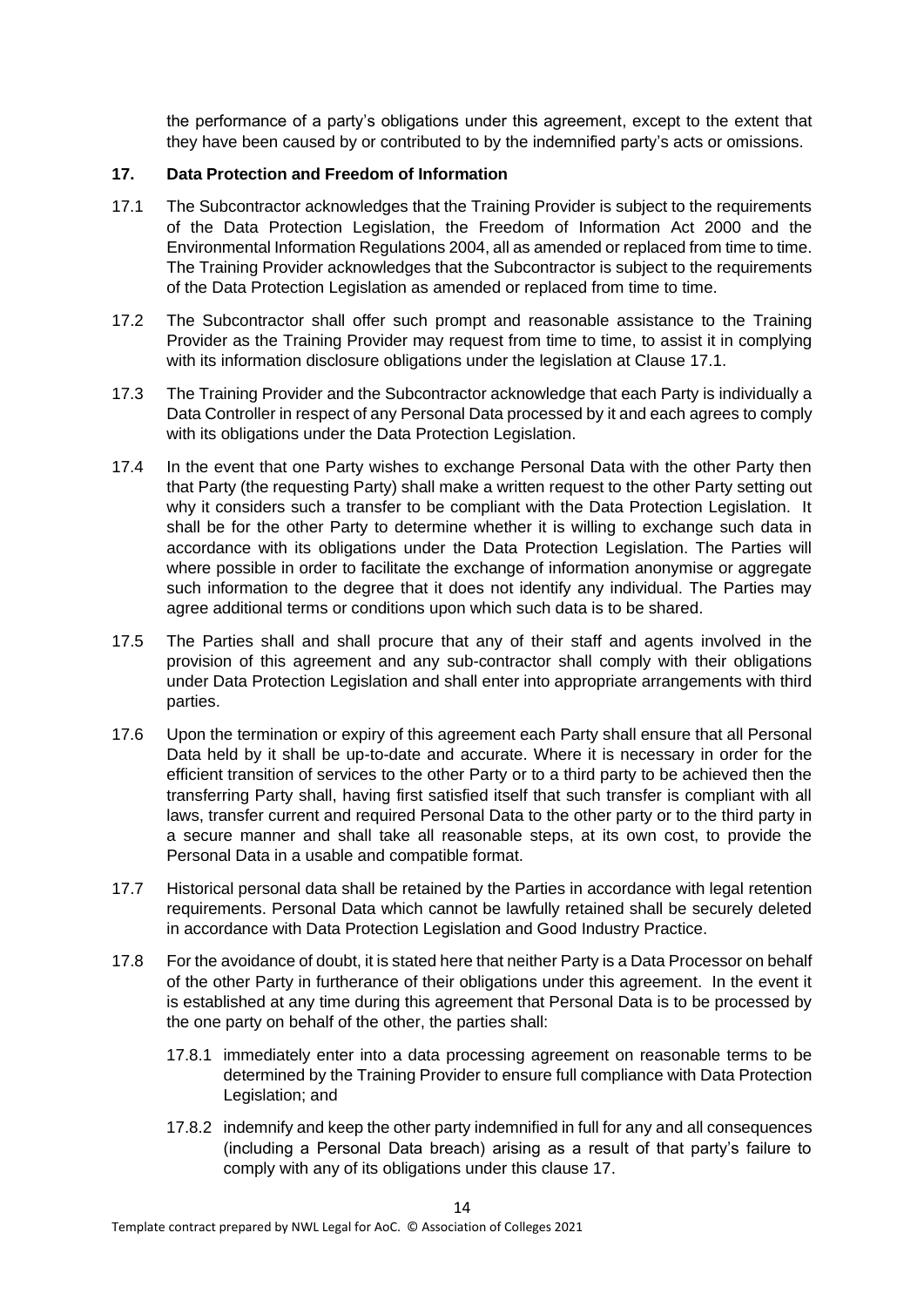- 17.9 Failure by the Subcontractor to enter into a data processing agreement in accordance with clause 17.8.1 shall be deemed a material/serious breach which shall entitle the Training Provider to immediately terminate the agreement without consequence or any liability under this agreement;
- 17.10 Any clause in this Contract limiting a party's liability in respect of any obligations, claims, losses, damages or otherwise under the Data Protection Legislation shall not apply
- 17.11 Each Party (the indemnifying Party) agrees to fully indemnify and keep indemnified and defend at its own expense the other Party against all costs, claims, damages or expenses incurred by the other Party or for which the other Party may become liable due to any failure by the indemnifying Party or its employees or agents or sub-contractors to comply with their obligations under this Clause 17.
- 17.12 Where the Subcontractor receives a request for information under the Freedom of Information Act 2000 or the Environmental Information Regulations 2004 relating to the operation of this agreement, the Subcontractor shall promptly pass the request to the Training Provider and shall not respond directly to any such request without the Training Provider's prior written consent.

#### **18. Equality Legislation**

- 18.1 Each party shall (and shall procure that its employees, contractors, agents and other personnel shall):
	- 18.1.1 perform its obligations under this agreement (including those in relation to the Subcontracted Services) in accordance with all applicable equality law (whether in relation to race, sex, gender reassignment, age, disability, sexual orientation, religion or belief, pregnancy, maternity or otherwise);
	- 18.1.2 at all times comply with the provisions of the Human Rights Act 1998 and the Modern Slavery Act 2015 in the performance of this agreement.

#### **19. Contract Variation**

19.1 No variation to this agreement other than pursuant to clause 19.3 shall have effect unless agreed in writing and signed by both parties pursuant to clause 19.2.

#### 19.2 **Change Protocol**

- 19.2.1 In the event either party (acting reasonably) requires a change (**Change**) to this agreement, the parties shall discuss any such Change proposed by the other and such discussion shall result in a written request for a Change being submitted by the requesting party to the other party.
- 19.2.2 The parties shall work together in good faith to assist the requesting party in preparing a written recommendation for a Change which shall set out:
	- (a) the title of the Change;
	- (b) the originator and the date of the request:
	- (c) the reason for the Change;
	- (d) the full details of the Change, including any specification or service standards;
	- (e) the price, if any, of or associated with the Change;
	- (f) a timetable for implementation;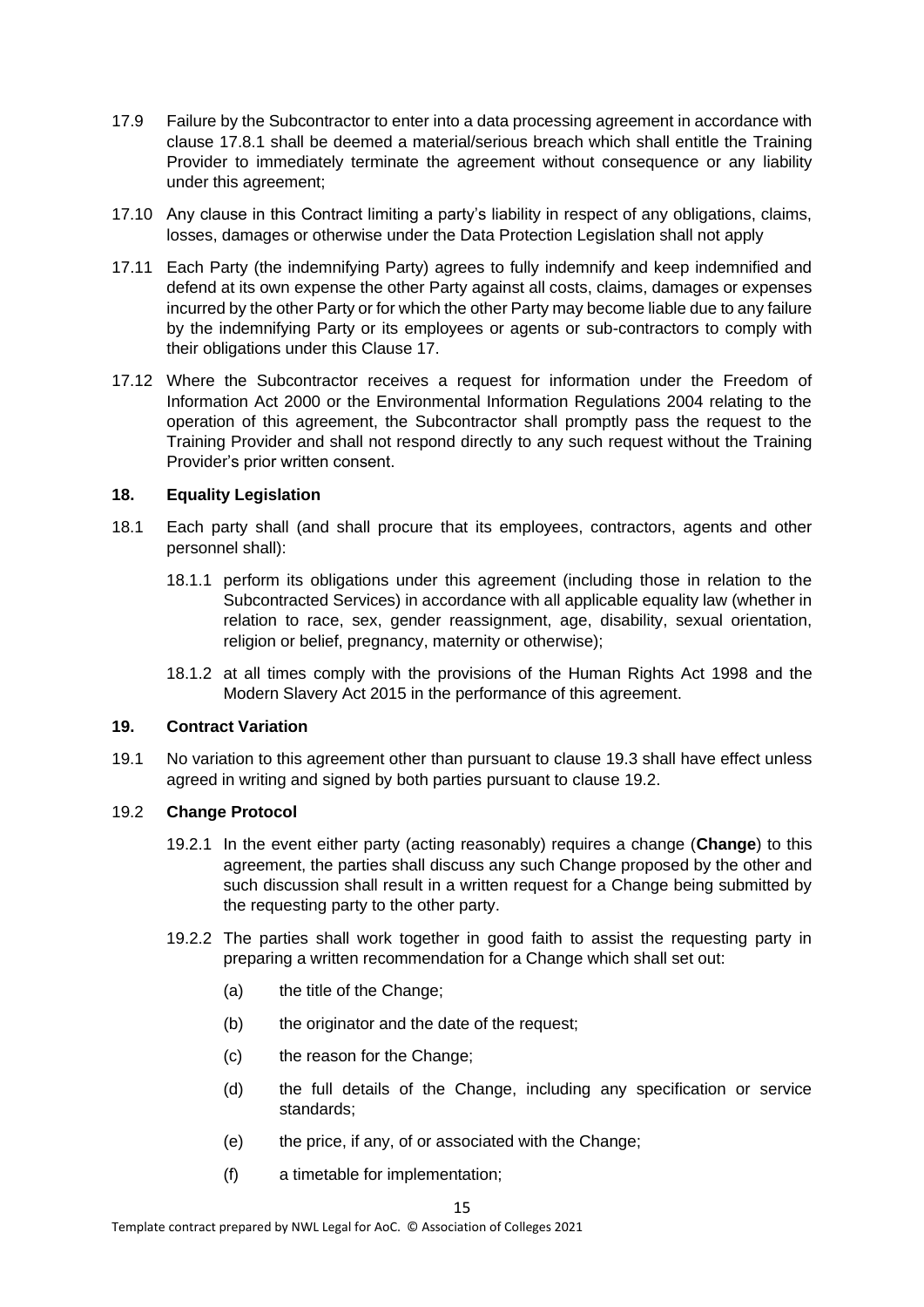- (g) the impact, if any, of the Change on other aspects of this agreement, including contractual documentation and resources;
- (h) provision for signature of the request by all parties to signal acceptance of the Change; and
- (i) any other relevant information reasonably requested by any party.
- 19.2.3 If approved, each party shall sign the written recommendation. The signing of the written recommendation shall signify acceptance of a Change by the parties.
- 19.2.4 Once signed by both parties, the Change shall be immediately effective and the parties shall perform their respective obligations on the basis of the agreed amendment.
- 19.3 Where in the reasonable opinion of the Training Provider a change to one or more of the Subcontracted Services is required in order to comply with rules, guidance or instructions issued from time to time by the ESFA, the OfS, QAA or Ofsted (a **Regulator Change**), the Training Provider shall notify the Subcontractor in writing of the Regulator Change and the Regulator Change shall have effect from such date as may be stated in such notice. Any additional costs reasonably incurred by the Subcontractor arising from the Regulator Change shall, subject to the provisions of clause 6.1, be incorporated into the Fees and be payable by the Training Provider.

#### **20. General**

#### 20.1 **Assignment and subcontracting**

- 20.1.1 No party shall otherwise novate, assign or transfer its rights or obligations under this agreement without the prior written consent of the other party.
- 20.1.2 The Subcontractor shall under no circumstances subcontract its obligations under this agreement.

#### 20.2 **Provisions to Remain in Force**

If any term, condition or provision of this agreement shall be held to be invalid, unlawful or unenforceable to any extent, such term, condition or provision shall not affect the validity, legality and enforceability of the other provisions of or any other documents referred to in this agreement.

#### 20.3 **Entire Agreement**

This agreement and the documents referred to in this agreement contain all the terms which the parties have agreed in relation to the subject matter of this agreement.

#### 20.4 **Waiver**

No term or provision of this agreement shall be considered as waived by a party to this agreement unless a waiver is given in writing by that party. No waiver shall be a waiver of a past or future default or breach, nor shall it amend, delete or add to the terms, conditions or provisions of this agreement unless (and only to the extent) expressly stated in that waiver.

#### 20.5 **Counterparts**

This agreement may be executed and delivered in any number of counterparts, each of which so executed will be an original, but together will constitute one and the same instrument.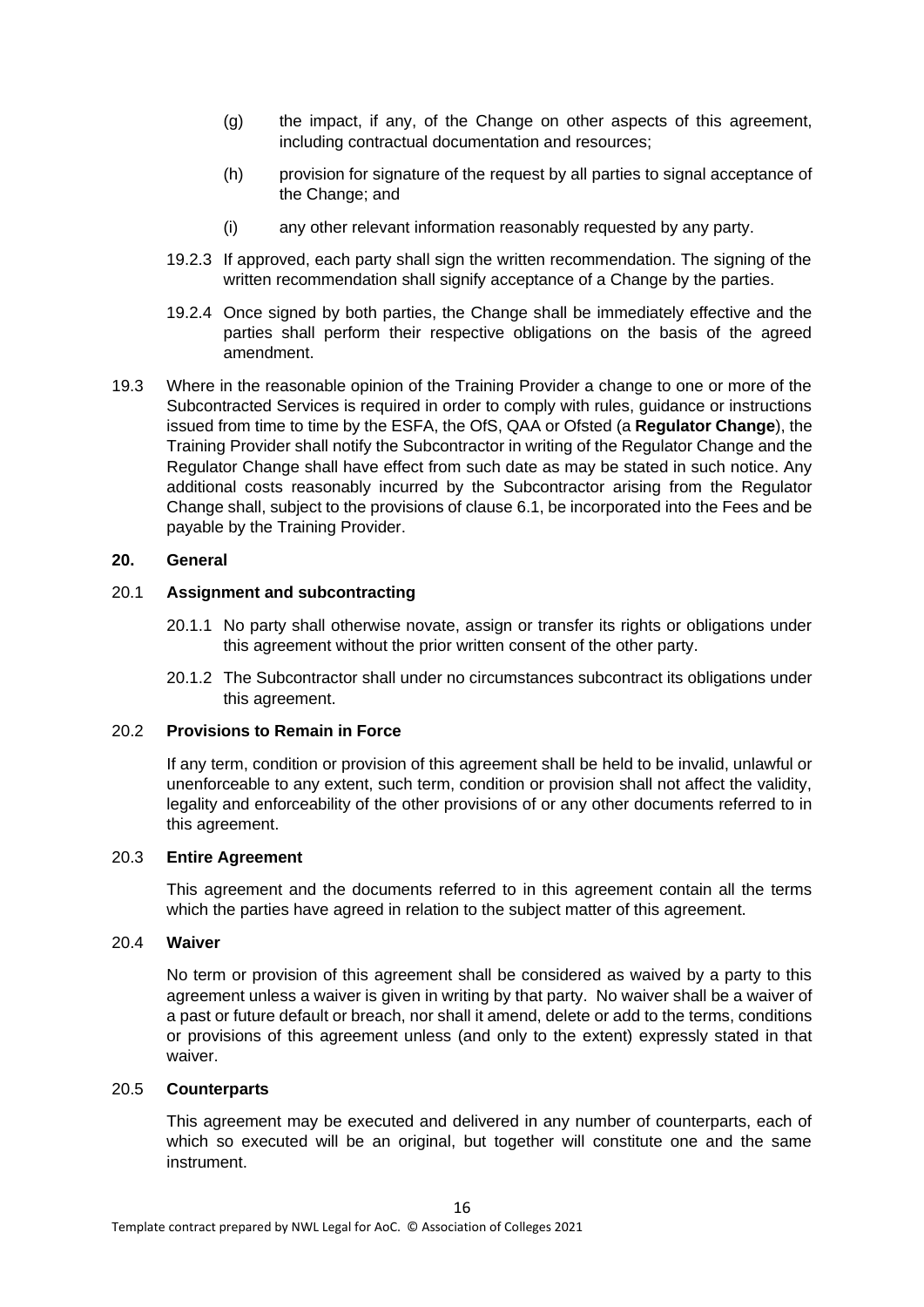#### 20.6 **No Agency**

Nothing in this agreement shall be construed as creating a partnership or as a contract of employment between the parties and neither party shall be, or be deemed to be, an agent of the other party and neither party shall hold itself out as having authority or power to bind the other in any way.

#### 20.7 **No Double Recovery**

Notwithstanding any other provisions of this agreement, no party shall be entitled to recover compensation or to make a claim under this agreement in respect of any loss that it has incurred to the extent that it has already been compensated in respect of that loss pursuant to this agreement or otherwise.

#### 20.8 **Further Assurance**

Each party shall do all things and execute all further documents necessary to give full effect to this agreement.

#### 20.9 **Governing Law**

This agreement and any non-contractual obligation arising out of it is subject to the laws of England and the parties agree that any disputes between the parties shall be subject to the exclusive jurisdiction of the courts of England.

#### 20.10 **Third Party Rights**

- 20.10.1 The Subcontractor agrees that any term of this agreement may be enforced against it directly by the ESFA as if the ESFA were a party to this contract.
- 20.10.2 Subject to clause 20.10.1, no term of this agreement is intended to give any entitlement as against any party to any person who is not a party to this agreement and no term of this agreement may be enforced by any person other than a party to this agreement under the Contracts (Rights of Third Parties) Act 1999.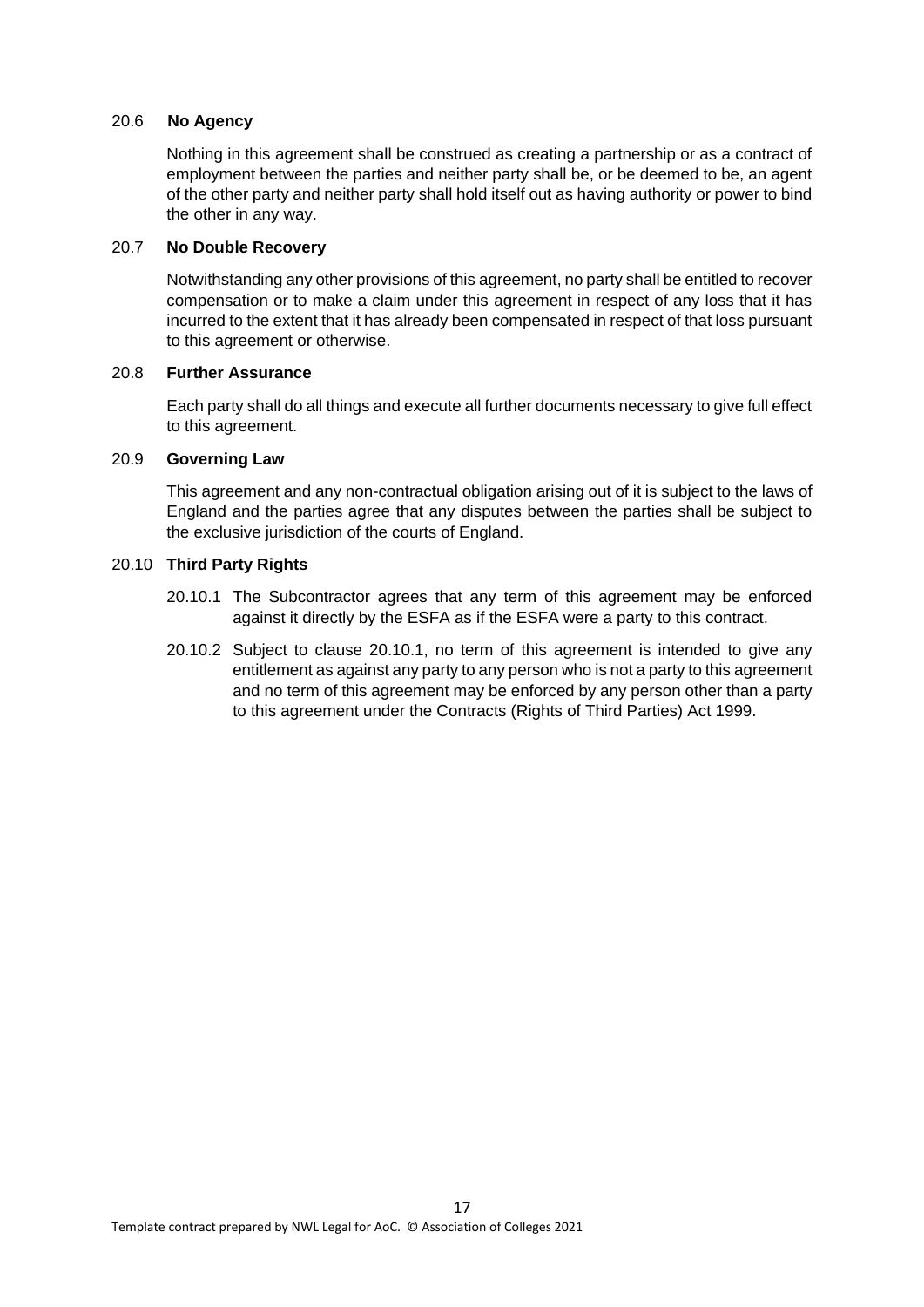#### **Schedule 1**

### **Apprenticeship Programmes**

Inserted overleaf are the Apprenticeship Programmes to be delivered pursuant to the relevant Employer Agreement in which the Subcontracted Services are described: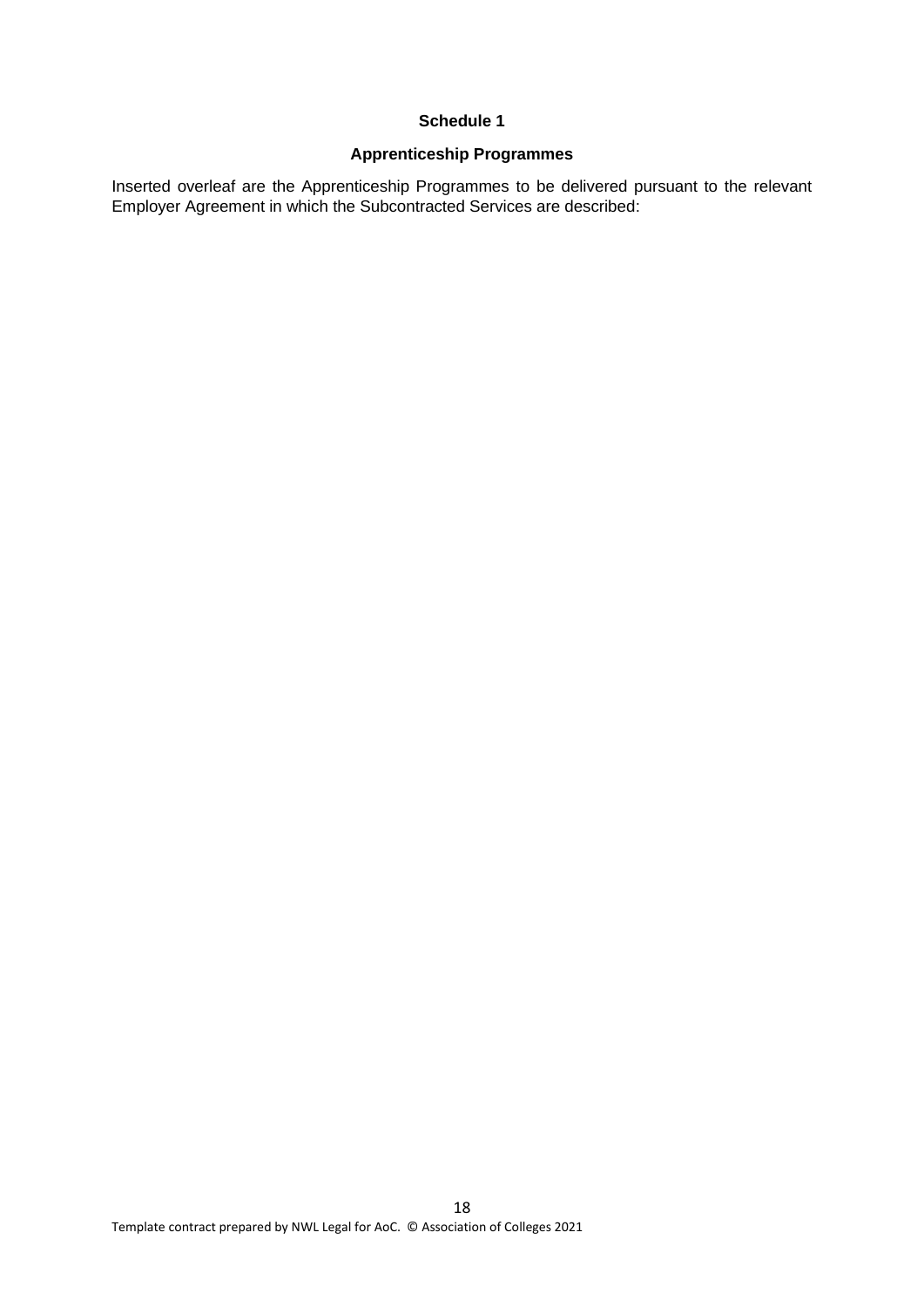#### **Schedule 2**

#### **Mandatory Policies**

All policies (as updated) can be found at *https://www.petroc.ac.uk/about-the-college/statutorydocumentation/petroc-policies-procedures-statutory-reporting/*

1. **Safeguarding including Prevent Policy** *https://www.petroc.ac.uk/wpcontent/uploads/2021/08/pdf\_CollegeInformation\_Policies\_SafeguardingPolicyFeb2020.pdf* 2. **Health & Safety Policy** - *https://www.petroc.ac.uk/wpcontent/uploads/2021/08/pdf\_CollegeInformation\_Policies\_HealthandSafetyPolicy.pdf* 3. **Equality Policy** *https://www.petroc.ac.uk/wpcontent/uploads/2021/08/pdf\_CollegeInformation\_Policies\_EqualityPolicy.pdf* 4. **Data Protection Policy** - *https://www.petroc.ac.uk/wpcontent/uploads/2021/08/pdf\_CollegeInformation\_Policies\_DataProtectionPolicy.pdf*